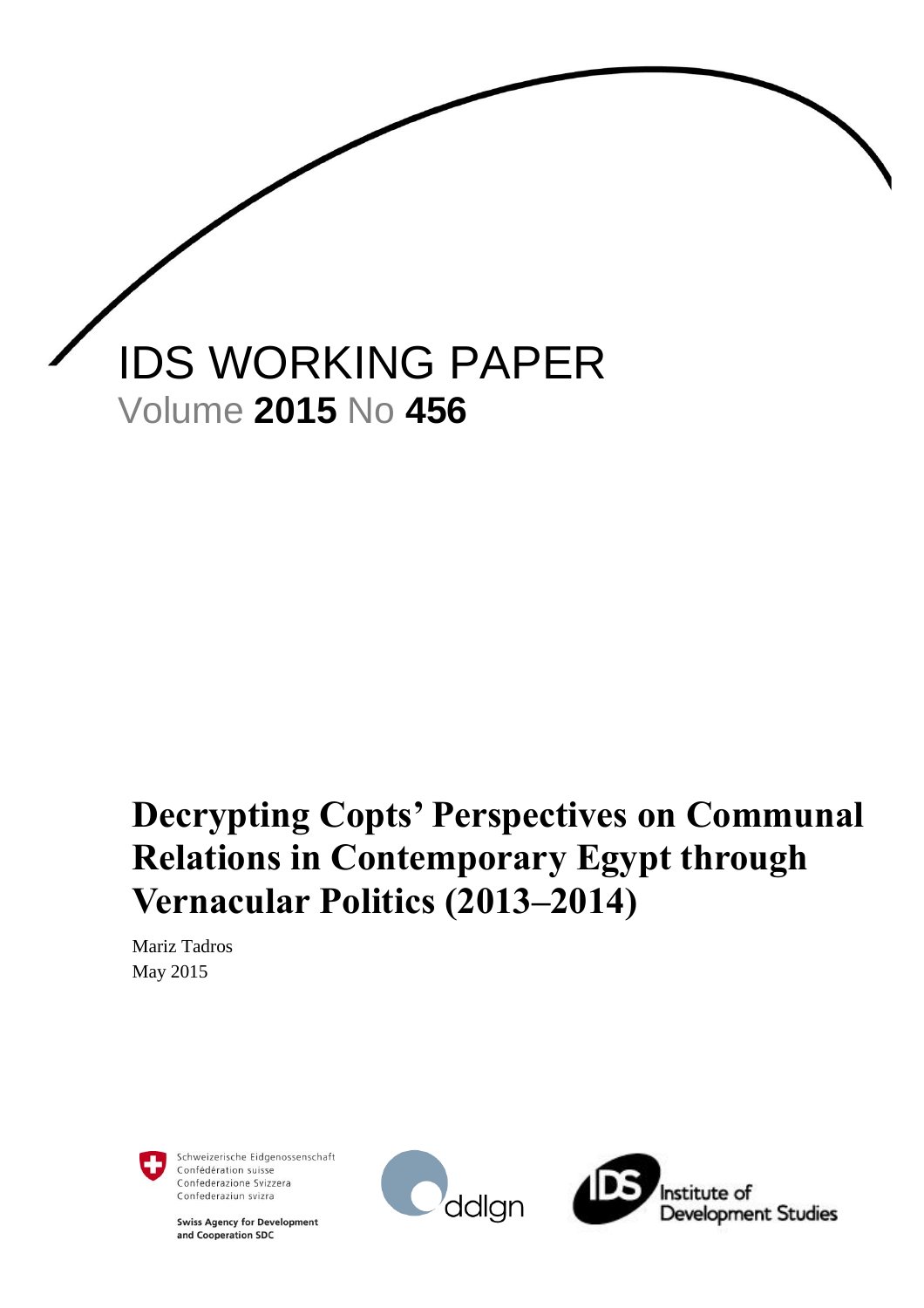Decrypting Copts' Perspectives on Communal Relations in Contemporary Egypt through Vernacular Politics (2013–2014) Mariz Tadros First published by the Institute of Development Studies in April 2015

IDS Working Paper 456 © Institute of Development Studies 2015 ISSN: 2040-0209 ISBN: 978-1-78118-237-6

A catalogue record for this publication is available from the British Library. All rights reserved. Reproduction, copy, transmission, or translation of any part of this publication may be made only under the following conditions: • with the prior permission of the publisher; or

• with a licence from the Copyright Licensing Agency Ltd., 90 Tottenham Court Road, London, W1P 9HE, UK,

or from another national licensing agency; or

• under the terms set out below.

This publication is copyright, but may be reproduced by any method without fee for teaching or nonprofit purposes, but not for resale. Formal permission is required for all such uses, but normally will be granted immediately. For copying in any other circumstances, or for re-use in other publications, or for translation or adaptation, prior written permission must be obtained from the publisher and a fee may be payable.

Available from: Communications and Engagement Unit, Institute of Development Studies, Brighton BN1 9RE, UK Tel: +44 (0) 1273 915637 E-mail: bookshop@ids.ac.uk Web: www.ids.ac.uk/publications

IDS is a charitable company limited by guarantee and registered in England (No. 877338)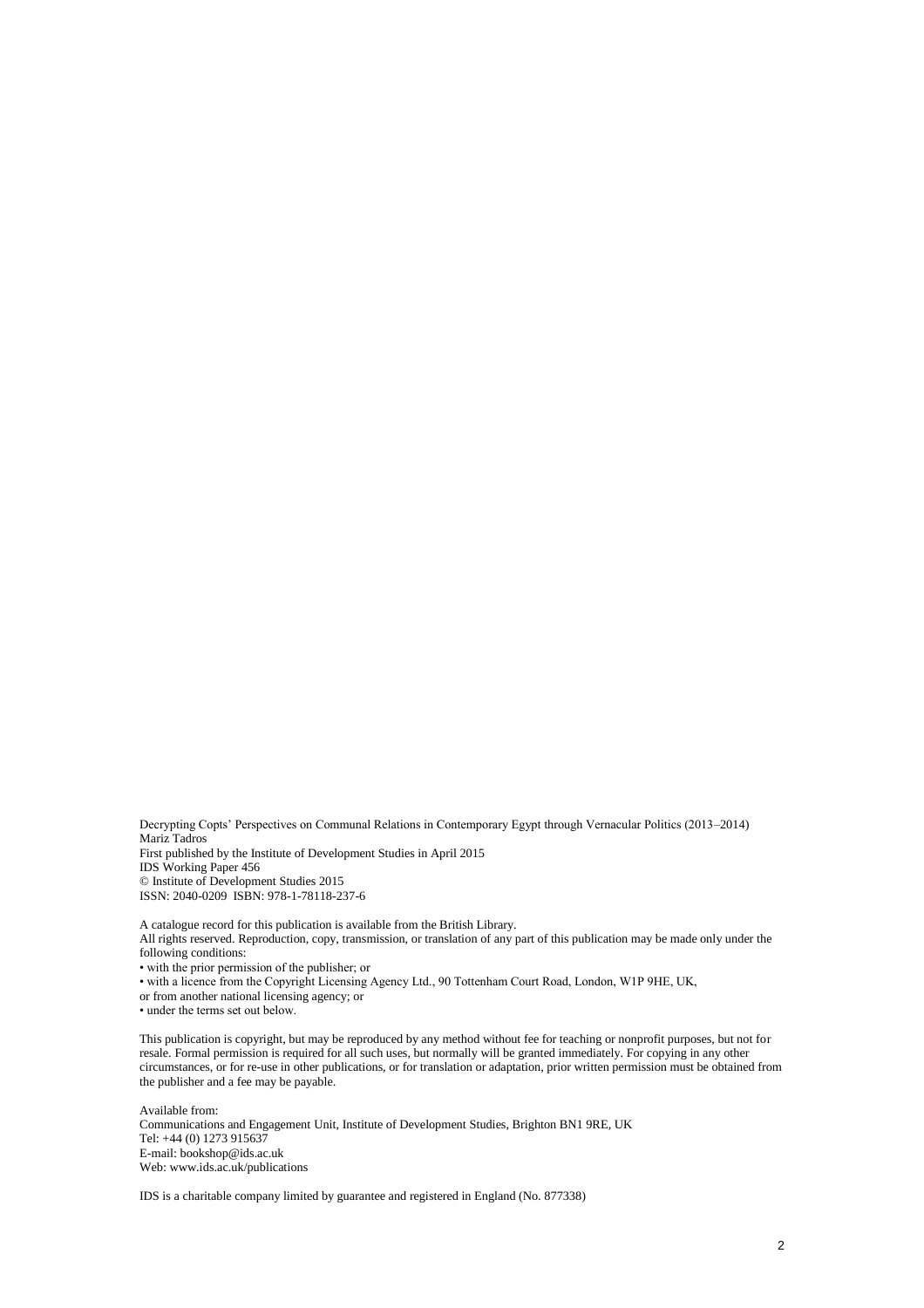### **Decrypting Copts' Perspectives on Communal Relations in Contemporary Egypt through Vernacular Politics (2013–2014)**

Mariz Tadros

### <span id="page-2-0"></span>**Summary**

The study of vernacular allows for an examination of multiple forms of citizen voice, agency and embedded relations that contribute to understandings of securities and insecurities in highly distinct ways. This paper shows how the study of the vernacular contributed to decrypting the seeming paradox of how the Copts, Egypt's largest non-Muslim minority, experienced high levels of sectarian violence after 2013, yet reported an improvement in social status and social relations in comparison to the year under the reign of President Morsi. It identifies nine different ways in which securities/insecurities were conceptualised among Copts. The paper argues that by examining these vernacular conceptions, it is possible to explain what accounts for the discrepancy between the elitists' accounts of Copt support for authoritarianism and the differentiated, nuanced perspectives and positions on the ground. While such experiences are local, they shed light on shifting national and global configurations of power and forewarn of the kind of drivers that would serve as tipping points towards Coptic dissent.

**Keywords:** vernacular, Copts, critical security, Egypt, local governance, citizenship

**Mariz Tadros** is the co-leader of the Power and Popular Politics Cluster at the Institute of Development Studies, University of Sussex. She is the editor of the recently released book: *Women in Politics* (London, Zed Books, 2014) and the author of two monographs: *Copts at the Crossroads: The Challenges of Building Inclusive Democracy in Egypt* (American University in Cairo and Oxford University of America Press 2013); *The Muslim Brotherhood in Contemporary Egypt: Democracy Redefined or Confined?* (London, Routledge, 2012). Her research interests include religion in development, gender and development, political Islam, democratisation, unruly politics, and security.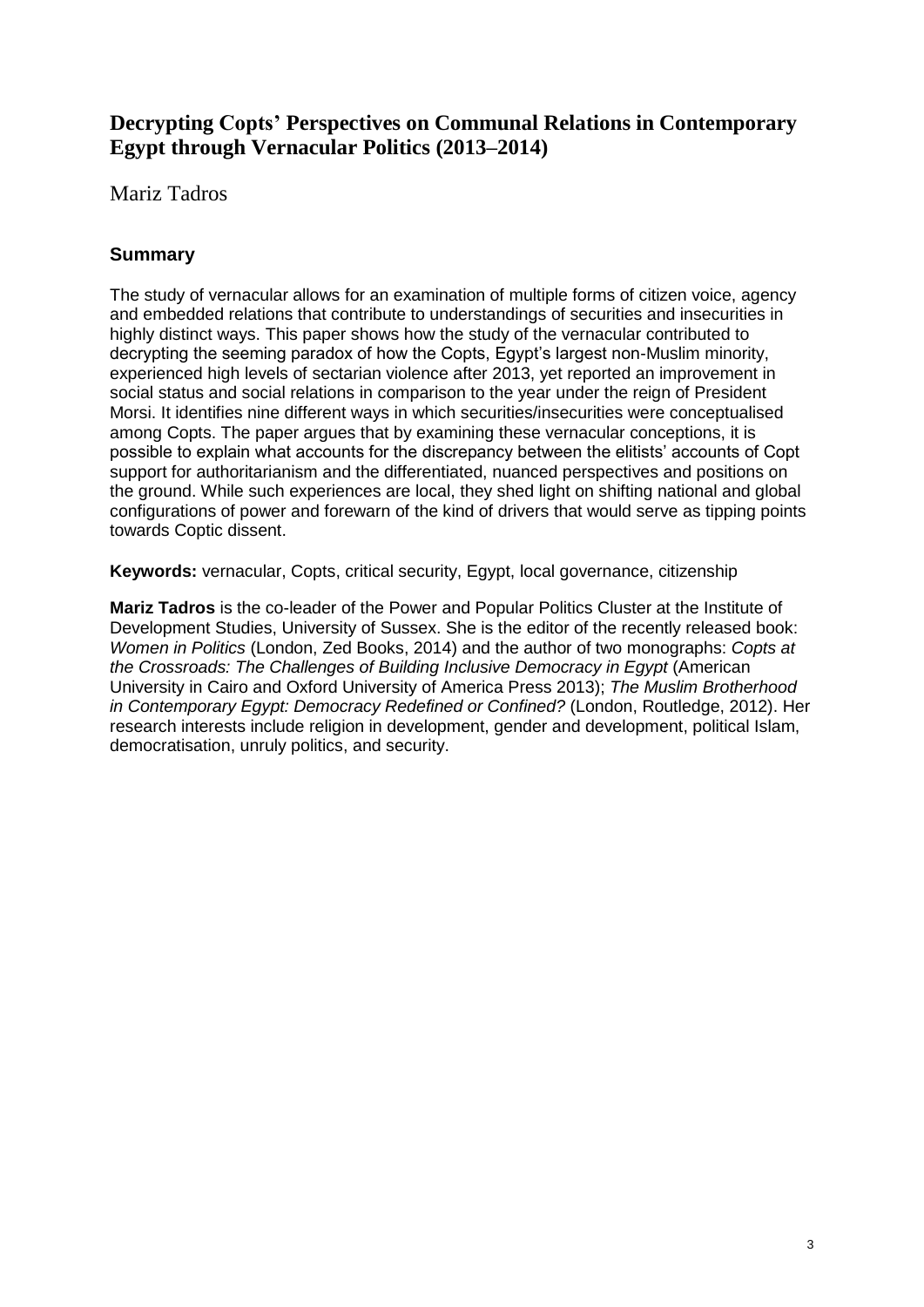## **Contents**

|                                     | Summary                                                     | Acknowledgements                                                                                                                                                                                                                                                                                                                                                                                                                                                                                                                                                                                                                                                                                                    | $\sqrt{3}$<br>5                                          |
|-------------------------------------|-------------------------------------------------------------|---------------------------------------------------------------------------------------------------------------------------------------------------------------------------------------------------------------------------------------------------------------------------------------------------------------------------------------------------------------------------------------------------------------------------------------------------------------------------------------------------------------------------------------------------------------------------------------------------------------------------------------------------------------------------------------------------------------------|----------------------------------------------------------|
|                                     | <b>Introduction</b>                                         |                                                                                                                                                                                                                                                                                                                                                                                                                                                                                                                                                                                                                                                                                                                     | $6\phantom{1}6$                                          |
| 1                                   |                                                             | <b>Context conundrums</b>                                                                                                                                                                                                                                                                                                                                                                                                                                                                                                                                                                                                                                                                                           | $\overline{7}$                                           |
| $\mathbf{2}$                        |                                                             | Vernacular politics in practice                                                                                                                                                                                                                                                                                                                                                                                                                                                                                                                                                                                                                                                                                     | 8                                                        |
| 3                                   | 3.1<br>3.2<br>3.3<br>3.4<br>3.5<br>3.6<br>3.7<br>3.8<br>3.9 | Multiple experiences and framings of security in the vernacular<br>Insecurity as vulnerability to state-bolstered retribution<br>Safety from obtrusive aspects of unequal citizenship<br>Insecurity emanating from non-conformity as a non-veiled Christian woman<br>Feeling safe to walk the streets free from sexual harassment<br>Insecurity as susceptibility to individual and organised acts of thuggery<br>(baltagah)<br>Insecurity as a consequence of lawlessness: Loss of haybat al dawla<br>National and territorial insecurity associated with the threat of terrorism<br>Insecurity as complete hopelessness for the future generation<br>Security/safety as peaceful harmonious living with the other | 11<br>12<br>17<br>19<br>20<br>21<br>22<br>23<br>24<br>25 |
| 4                                   | <b>Conclusion</b>                                           |                                                                                                                                                                                                                                                                                                                                                                                                                                                                                                                                                                                                                                                                                                                     | 27                                                       |
| 5                                   | 5.1<br>5.2                                                  | <b>Policy messages/issues</b><br>Policy messages on communal relations in Egypt<br>Policy messages for researchers, practitioners and activists' use of vernacular<br>politics in heterogeneous societies with minority populations                                                                                                                                                                                                                                                                                                                                                                                                                                                                                 | 28<br>28<br>29                                           |
|                                     | <b>References</b>                                           |                                                                                                                                                                                                                                                                                                                                                                                                                                                                                                                                                                                                                                                                                                                     | 31                                                       |
| <b>Tables</b>                       |                                                             |                                                                                                                                                                                                                                                                                                                                                                                                                                                                                                                                                                                                                                                                                                                     |                                                          |
| Table 3.1<br>Table 3.2<br>Table 3.3 |                                                             | Typology of vernacular Coptic securities/insecurities<br>What factor do you think most accounts for the increase in violence<br>since 2011 (%)?<br>Opinions on reconciliation with the Muslim Brotherhood (%)                                                                                                                                                                                                                                                                                                                                                                                                                                                                                                       | 13<br>15<br>23                                           |

Table 3.4 [Do you expect violence in the next two years will… \(%\)](#page-24-1) 25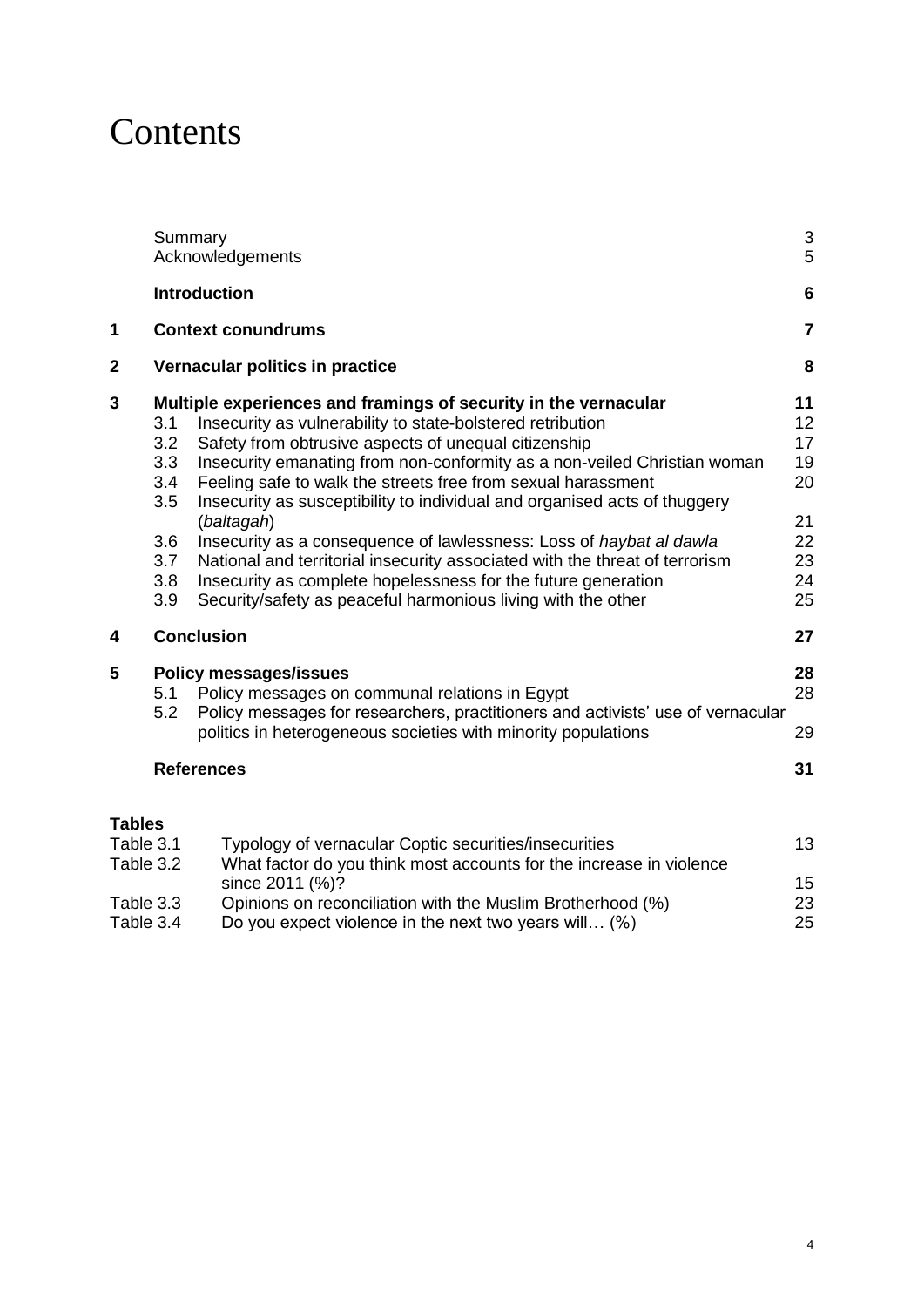# <span id="page-4-0"></span>Acknowledgements

This paper was commissioned by the Swiss Agency for Development and Cooperation (SDC) Democratisation, Decentralisation and Local Governance Network (DDLGN) programme that aims to address the questions of what accounts for improved majority/minority relations from the perspective of members of a religious minority who have been vulnerable to individual and group acts of violence for many decades. And what creates positive ruptures from violent, and tense social relations from the point of view of those who have experienced discrimination on the basis of their religious identity?

This paper is part of a series of contributions on sectarian relations in post-Mubarak Egypt. This paper is in follow-up to the examination of how the informal devolution of power after the ousting of President Mubarak in 2011 led to the empowerment of local leaders whose informal governance of communal tensions contributed to increased discriminatory practices against religious minorities whose production was funded by SDC DDLGN.

I am grateful to the SDC DDLGN programme for funding part of the research presented in this paper. I am also grateful for funding from the IDS programme on Strengthening Evidence-Based Policy under the theme Addressing and Mitigating Violence that supported fieldwork undertaken in 2013/2014 on political settlements and violence. This programme is funded by UK aid from the UK Government. I would also like to extend my gratitude to the British Academy mid-career fellowship for its generous support. I am indebted to Professor Robin Luckham and Dr Elizabeth Iskander for their astute and constructive feedback on an earlier draft of this paper. All disqualifiers apply.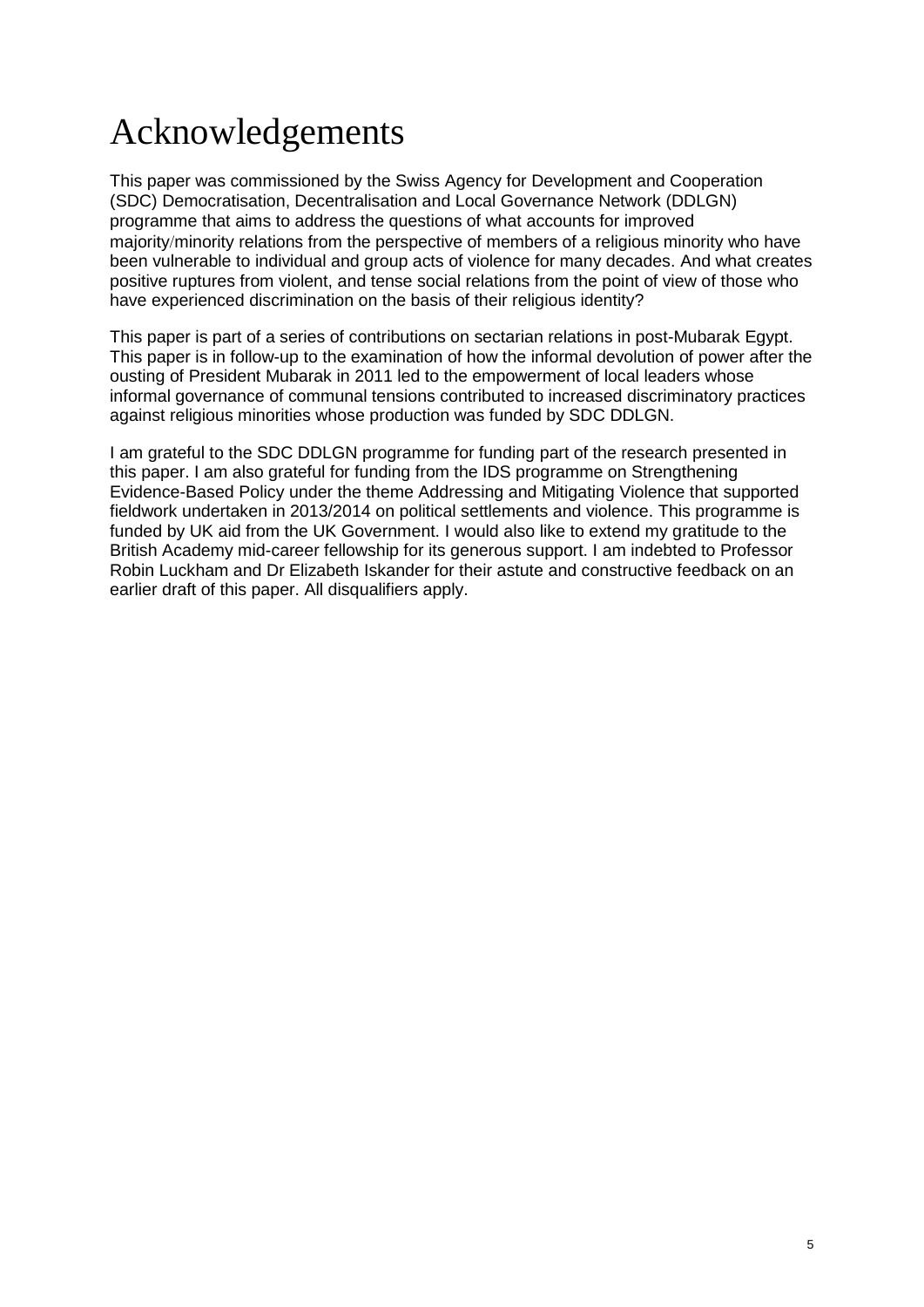## <span id="page-5-0"></span>Introduction

The Copts, Egypt's largest non-Muslim minority, have experienced extremely high levels of sectarian violence since 2013, yet by and large, they are reporting an improvement in social status and social relations in comparison to the year under the reign of President Morsi. This paper examines what accounts for this seeming paradox by examining the multiple meanings of securities and insecurities through the study of the vernacular. The study of the vernacular is not only about capturing 'grassroots experiences' but an ontological project aimed at understanding narratives of how the shifting power configurations affected status and relations for Copts, differentiated along the lines of class, geography, gender, etc. This has a number of epistemological implications. Grassroots does not mean parochial, since many vernacular understandings of security/insecurity situate global developments and external interventions as central to understanding their predicament. Second, since the focus is on everyday realities, rather than policy–praxis connection, many of the narratives suggest citizens experiencing in positive and negative ways unintended outcomes of broader processes of transformation.

The second postulation that the paper makes is that the study of the vernacular is not only about capturing material intergroup inequalities, but also the cognitive perceptions of sources and consequences of securities/insecurities. One of the most deep-seated sources of insecurity for Copts has been the establishment of an Islamic state whose influence goes beyond formal governance and bolsters the powers of Islamist political movements and forces more broadly. Copts' fear towards and rejection of this model of governance is cognitive in the sense that it goes beyond material conditions, and emanates from a historical reading of their predicament over the centuries and their perceptions of their future.

The paper also questions the stereotypical view that emerges in recent external (and Egyptian) commentary about members of the Coptic community backing the authoritarian methods of the Sisi government, supporting 'strong' security and condoning violations of human rights. Such a reading doesn't correspond with members of that community's own vernacular understandings of the situation, which are much more subtle, qualified and rooted in their own experiences.

A fourth argument presented in the paper is that there is no any single vernacular understanding of security; there are several, this paper identifies at least nine distinct meanings. Some of them are shared and others differ between groups (between men and women, Copts and Muslims, etc.). They tend to be based upon quite specific and realistic appraisals of particular concerns or threats – of state repression, of criminal and gang violence, of sexual violence, of worsening interfaith relations.

Another case is made for understanding vernacular securities as involving the mediation of meaning not only within a group but through intergroup dialogue. Both Coptic and Muslim voices highlighted the need for an improvement of interfaith/community relations as a dimension of security.

While the case study focuses on Egypt, it is particularly relevant for other contexts marked by majority/minority unequal power dynamics, in particular of a religio-political nature, as it highlights the extreme disjuncture that can exist between elitists' and citizens' assessments of communal relations at a local level. It also provides a practical framework for using the vernacular to explore local citizen perspectives on social cohesion whilst being sensitive to the intersectionality of identities. Moreover, it shows in tangible practical terms both the significance of ideology in lived reality in mediating meanings to material conditions and to perceptions of the sources of securities and insecurities.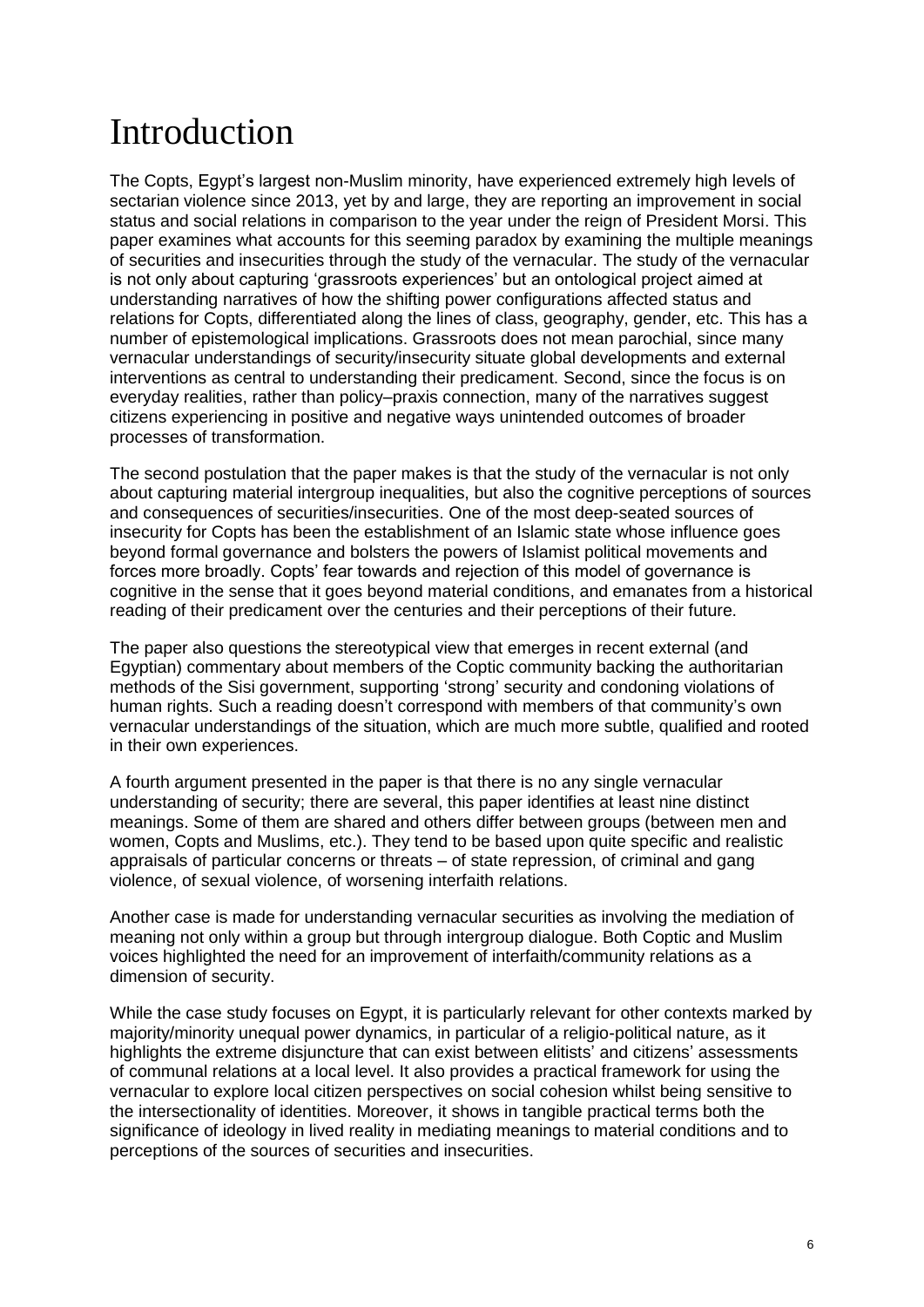The paper is organised in five sections. The first part provides some contextual background to sectarian dynamics in contemporary Egypt; the second discusses the relevance of the vernacular both in terms of framing and its methodological implications for this study; the third part presents the core findings of the study, presenting nine different understandings of security/insecurity. This is followed in the fourth part by some concluding reflections, and in the fifth part, a discussion of the policy implications.

# <span id="page-6-0"></span>1 Context conundrums

Egypt has been in the throes of tumultuous political upheaval having undergone two revolutionary ruptures within less than three years. After being reigned by one authoritarian ruler for 30 years (Mubarak), Egypt experienced three different leaderships in three years: the Supreme Council of Armed Forces from February 2011 to June 2012, President Morsi from the Muslim Brotherhood from July 2012 to June 2013, and interim president Mansour Adly from July 2013 to May 2014. Former Minister of Defence General Al-Sissi won the presidential elections and has ruled the country since then. During this period, the power configurations changed dramatically both on a macro and a micro level.

Egypt's 10 per cent Christian minority had a long history of experiencing sectarian violence during Mubarak's last decade of rule; however, the situation after 2011 became dramatically worse. The exacerbating factors were many, for example exclusionary and incompetent governance on the part of the ruling authorities, a security vacuum and a highly volatile political context (Tadros 2014). Since the overthrow of the Muslim Brotherhood-backed regime, pro-Morsi factions have targeted Christians in what seem to be organised and preorchestrated acts of vengeance. For example, on 14 August 2013, coinciding with the security crackdown on the pro-Morsi demonstrators in public squares in Cairo, pro-Morsi factions had attacked 64 places of worship belonging to Christians within 48 hours, not counting the attacks on private residential and business properties, individuals and organisations (Rahouma 2013).

In addition to the above, some of the religious-targeted forms of violence that emerged post-2011 have persisted, such as the imposition of ransoms, kidnappings, unlawful occupation of property.

However, on 6 January 2015 Egyptians witnessed a scene that was the source of intense speculation *vis-à-vis* state–church–society relations. As is conventional practice, Pope Tawadrous, the Patriarch of the Coptic Orthodox Church and the largest of the three Christian denominations that exist in Egypt (followed by about 90 per cent of the Christian adherents) was presiding over Christmas Eve mass (Christmas day is celebrated on 7 January). In the middle of mass, President Al-Sissi made an unplanned appearance and made a short speech about how the country is big enough to accommodate everyone, amidst wild cheers and intense applause. When some of the Coptic participants shouted 'We love you Mr President' he interrupted his speech to shout 'And I love you too'. While former presidents had visited the Cathedral to wish Coptic Christians a merry Christmas (Ibrahim 2013), this was the first time that a president actually entered the church during prayers. The act is socially a faux pas *vis-à-vis* Muslim conservatives on account of these prayers being widely perceived as associated with infidel practices.

This vignette raised a number of conundrums that had their resonance in a deeply sceptical reading of the role and position of Copts in supporting military dictatorial regimes more broadly. The subtext to many of the critiques articulated in reaction to this vignette and in the months that followed was that Christians prefer dictatorial regimes with whom their church leaders can forge patronage relations. This has certainly been the viewpoint of a number of recent analyses presented by both Egyptian and Western writers, both Copts and non-Copts.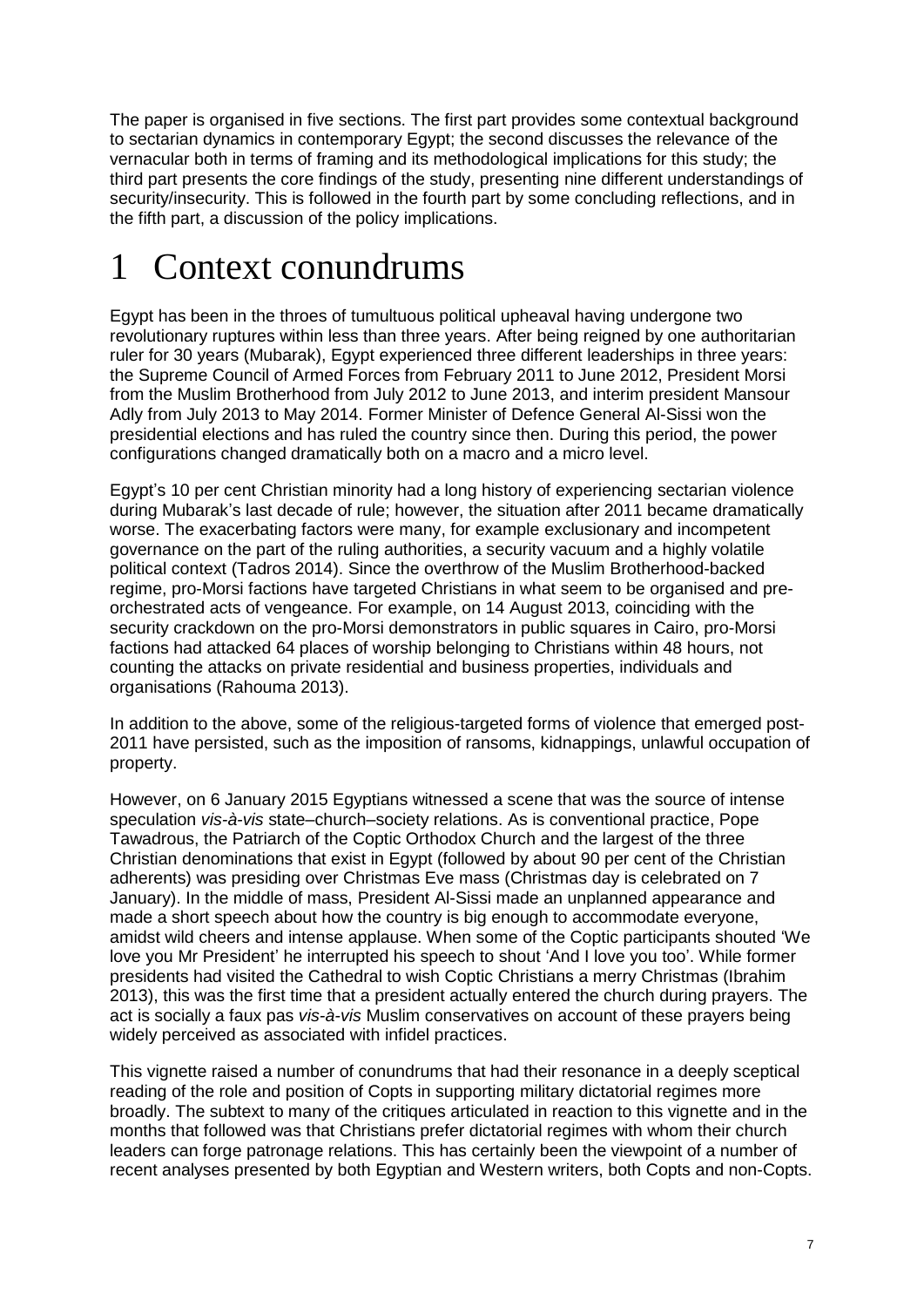Critics have written articles expressing shock, confusion and bewilderment at why Copts would support the current government led by Al-Sissi (Amin 2015; El Erian 2014; Fayek 2015; Hamzawy 2015). They point to the seeming Coptic amnesia towards the fact that Al-Sissi is the army, which is responsible for enacting the single worst act of state-perpetrated

violence against the Coptic minority that modern Egyptian history has witnessed. <sup>1</sup> They question why Christians would allegedly support the return of a security state whose apparatus has failed to protect them from increasing vulnerability to sectarian attacks. They point to the church leadership role in supporting Al-Sissi, which they consider as a proxy for Christians' support for authoritarianism (Hamzawy 2015).

What will be argued below is that vernacular security studies may be ontologically and methodologically useful for understanding citizen agency at the local level, and exploring how Coptic citizenry on the ground conceive of sources and consequences of securities and insecurities. Significantly, such an approach shows how disconnected elite perspectives are from the pulse of the Coptic citizenry. It exposes how elitist narratives have tended to 'otherise' Copts; in other words, they are identified strictly in their capacity as members of a religious minority rather than agents with multiple identities, political orientations and perspectives. It also shows the limitations in narratives that conflate church leadership agency with the differentiated agencies of Copts. It also points to a failure to pursue a power analysis of the positioning and choices made by Coptic citizens at different junctures. This leads to a failure to take into account the conditions under which choices are made and how consequences are borne and explained.

# <span id="page-7-0"></span>2 Vernacular politics in practice

1

There is an ever-widening body of scholarship that has challenged the state-centric and international relations emphasis in security studies. Critiques have come from feminists who have critiqued the gender-blind nature of analysis and its assumed impartiality. Critiques have also come from development-centred quarters who have suggested that citizen entitlements should be at the centre of security studies. Critical security studies has also presented its own contestation of the language and the ontological underpinnings of mainstream security studies.

The human security paradigm made great strides in formulating security policy recommendations from the point of view of citizen entitlements. However, for scholars of the vernacular, it did not go far enough in conceptualising and understanding the agential dimensions of ordinary and marginalised citizens' engagement with security. Human security has also been characterised by a number of flaws with respect to allowing citizen voices to set the parameters of the security debate as opposed to having a framework against which citizen experiences were assessed and evaluated. The universalist frameworks have been questioned on account of their inability to capture citizen experiences across context and time.

One of the nascent streams in security studies, which are firmly grounded in agential lens and perspectives on security 'from below', is vernacular politics (Bubandt 2005; Jarvis and Lister 2013; Luckham and Kirk 2013). Bubandt (2005: 278) defines vernacular security as an attempt to combine 'a critical, discursive analysis of security with an anthropological

Peaceful protestors were shot, thrown into the river Nile and crushed by army vehicles as they frantically sought to flee what appeared to be systematic organised assaults. Much of it was captured on television footage and broadcast worldwide. Ironically only three Christmas celebrations ago in January 2012, when representatives from the Supreme Council of Armed Forces (SCAF) had turned up at the Cathedral on 6 January to wish Christians a happy Christmas, members of the congregation, including those belonging to a Coptic social movement (the Maspero youth movement) had shouted out full blast to the military visitors in the middle of the service 'Down, down with the military regime! Down down with the assassins!' (Tadros 2013a).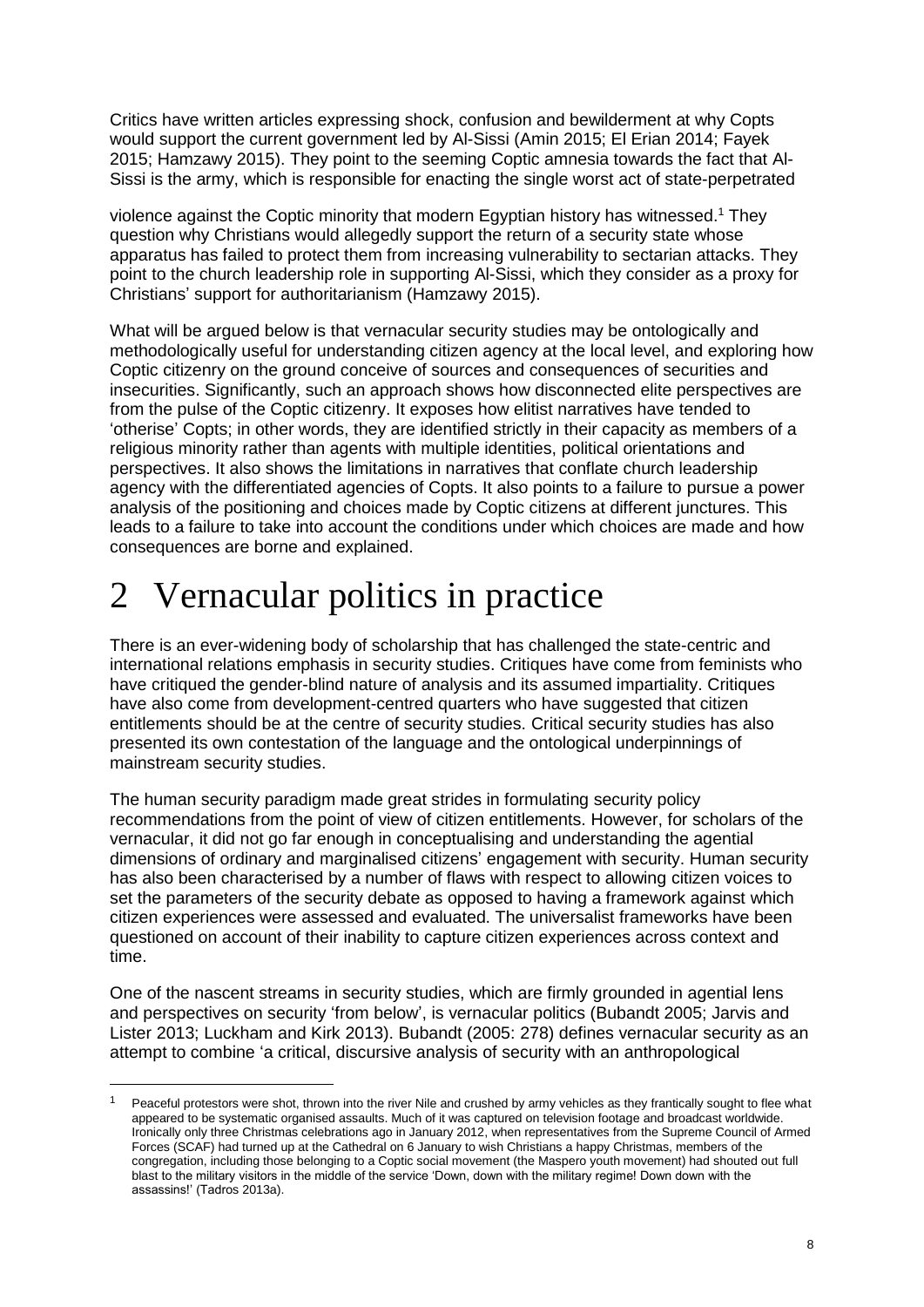approach to the study of ontological uncertainty that does not reduce local ontologies of uncertainty to current political (and political science) conceptualizations of security'. Ontological uncertainty in Bubandt's definition, which draws on the work of Anthony Giddens, is 'socially constructed anxiety that shapes pertinent kinds of danger, fears and concerns for a particular community at a particular time'. Such uncertainty is defined as ontological because 'it has an existential feature of the human condition; and yet it is always socially expressed because different societies have different ways of socially producing it, discursively portraying it, symbolically representing it and politically managing it. Uncertainty is in other words "onto-political"' (Bubandt 2005: 277).

This is perhaps where the vernacular diverges greatly from the human security paradigm in two critical ways. The human security paradigm's focus on citizen entitlement can operationally mean an examination of citizen experiences 'from below'. However, such analysis is underpinned by the goal of examining 'what does it mean for policymakers'. Ontologically, there is a danger that the process becomes one of distilling the perspectives of citizens so as to reduce them to the parts that fit into a particular framework for development intervention. Luckham and Kirk (2013: 341) caution 'security is not only systematically ambiguous, it is also politically contested and morally promiscuous. Everything depends on who speaks in the name of security and for whose security they speak'. Thus it is also crucial to ask from whom or what people are secured, and how security is provided or not as the case may be. Insufficient recognition to the subtleties of different understandings of securities may have several bearings on the kind of claims made on security threats being perceived by citizens and consequently what is considered as reflective of the kind of change that citizens aspire to see: 'most theorists and practitioners of security and development veer back and forth between security as a form of power and social ordering and security as an entitlement and potential form of empowerment. Often they presume to speak on behalf of vulnerable people and groups, whose own vernacular understandings of security they assume rather than investigate' (Luckham and Kirk 2013: 341).

Another important ontological departure from human security characterising the vernacular is the particular emphasis on the perceptions of citizens being just as important as their actual material conditions. The cognitive dimension of grappling with reality is what Bubandt terms 'socially constructed'. This paves the way for the examination of the circulation of rumours, threats, narratives that may influence people's perceptions of security/insecurity even when they are difficult to affirm or refute as real. If they seem real enough to citizens to influence their interpretation of relationships and conditions, then they need to be accounted for.

The third dimension of vernacular politics is the sensual or emotional dimension of how security is perceived: 'Security, in other words, deals with the problem of order and disorder, being both the ontological condition of order, in the sense of an absence of doubt, danger, risk and anxiety, and the political means of ensuring that order' (Bubandt 2005: 278).

Both Bubandt and Luckham and Kirk have proposed a 'bottom-up, actor-oriented and comparative analysis of the political creation of security'. Such an approach will pose both conceptual and methodological challenges since security is conceptualised and politically practised differently in different places and at different times (Bubandt 2005: 291). Identifying the plurality of how security is experienced on both individual and community levels is particularly challenging in view of the many contingencies that influence citizens' perspectives. These include, though they are not limited to, gender, class, age, geographic location, professional background and political orientation. While vernacular security entails a bottom-up approach, this does not suggest an exclusive focus on the local. Bubandt (2005: 291) suggests that 'vernacular security is the result of socially specific speech acts that seek to establish imagined communities at the "global", "national" or "local" level'. As will be shown in the case study below, while situated in a rural community in the outback of Upper Egypt,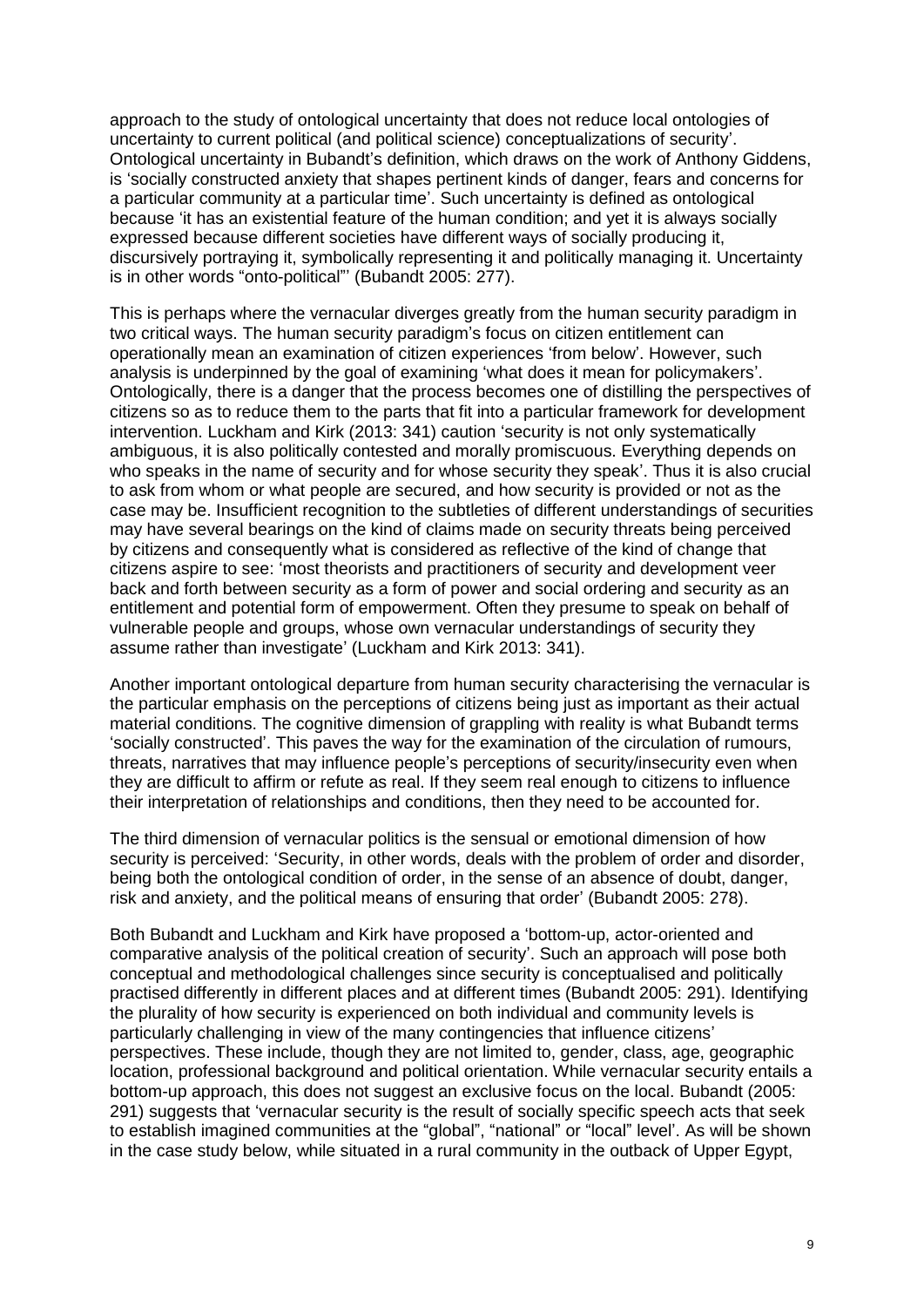men spoke about how they took to the streets in mid-July in response to what they saw as a Western conspiracy against their revolution of 30 June 2013.

A vernacular lens does not signify a binary approach to security as being either about the security of the state or that of the citizen; rather, it allows for adopting a more relational approach. Rather than focusing on the content of the security agenda *per se*, or the internal institutional setup, a relational approach seeks to capture how security is experienced, mediated and perceived through the daily interactions between security actors and the interpretation of the role of security in shaping overall power configurations. Jarvis and Lister suggest that scholarship of this sort contributes to significantly broadening 'our knowledge of security's social meanings and roles. It offers an opportunity, put otherwise, to offer a fuller genealogy of how and by whom security is spoken, performed and experienced away from the elites' (Jarvis and Lister 2013: 162).

Adopting a socially embedded approach to the study of security allows for an understanding of how these experiences affect the relations between citizens and each other, whether on a collective or individual basis: 'how designations of (in)security are implicated in other social dynamics as identity formation (individual and collective) and the (re)production of political exclusions' (Jarvis and Lister 2013: 161–62).

Moreover, the vernacular itself is highly fluid and far from being static. An individual's vernacular understanding of security 'is contextually and historically linked to shifting ontologies of uncertainty' (Bubandt 2005: 291). This is particularly critical for understanding people's insecurities in the context of Egypt where power configurations were changing very rapidly and where narratives and imaginaries of the sources of threat were being rethought in deeply unsettling circumstances.

Luckham and Kirk (2013: 35) note the paucity of research in vernacular security studies, especially that which is informed by a research design that makes 'contextually sensitive inquiries that pick apart security's multiple meanings'. The findings shared below derive from a number of sources.

A study that was undertaken between October 2013 and January 2014 intended to adopt an agential view to (a) understand citizen perceptions of their experiences of violence prior to and after the revolutions of 2011 and 2013, the kinds of violence that affect them most, their views on which actors are responsible and their sense of what needs to be done and (b) understand why people endorsed and/or participated in the protests against President Morsi that erupted on 30 June 2013. In order to fulfil the twin objectives of the survey, a purposive sample was taken of all those who had participated in or endorsed the protests of June 2013 against the regime. In other words, only those who claimed they supported the revolution of 2013 were included in the sample. The total sample taken (excluding some incomplete questionnaires) was 2,423. As it was a purposive sample, the aim was to try and get a balanced representation in rural/urban contexts, geographic coverage of the country, and gender. This was complemented with 12 focus groups, two in each governorate (Cairo, Alexandria, Fayoum, Beni Suef, Minya, Qena). A second source of data that informed this study consisted of four more focus groups that were held in Minya in January 2015, two with young people (one with men and one with women). There were three sites for the focus groups with Copts: one in Cairo and two in Minya. It has been observed that though Christians and Muslims do not live in segregated communities, Christians tend to be most concentrated in the large cities (Cairo and Alexandria) and Upper Egypt (in particular Minya and Asiut). The focus groups held in Cairo were held in an urban squatter settlement north of Cairo, on its outskirts, called Moassasset Al Zakat. The focus groups in Minya were held in one urban and one rural context. The urban context was that of Abou Qorqas, a town with a large Christian minority but surrounded by several villages with Muslim majority populations. The rural context was that of Al Amoudein, a majority Christian village surrounded by several villages of Muslim majority population.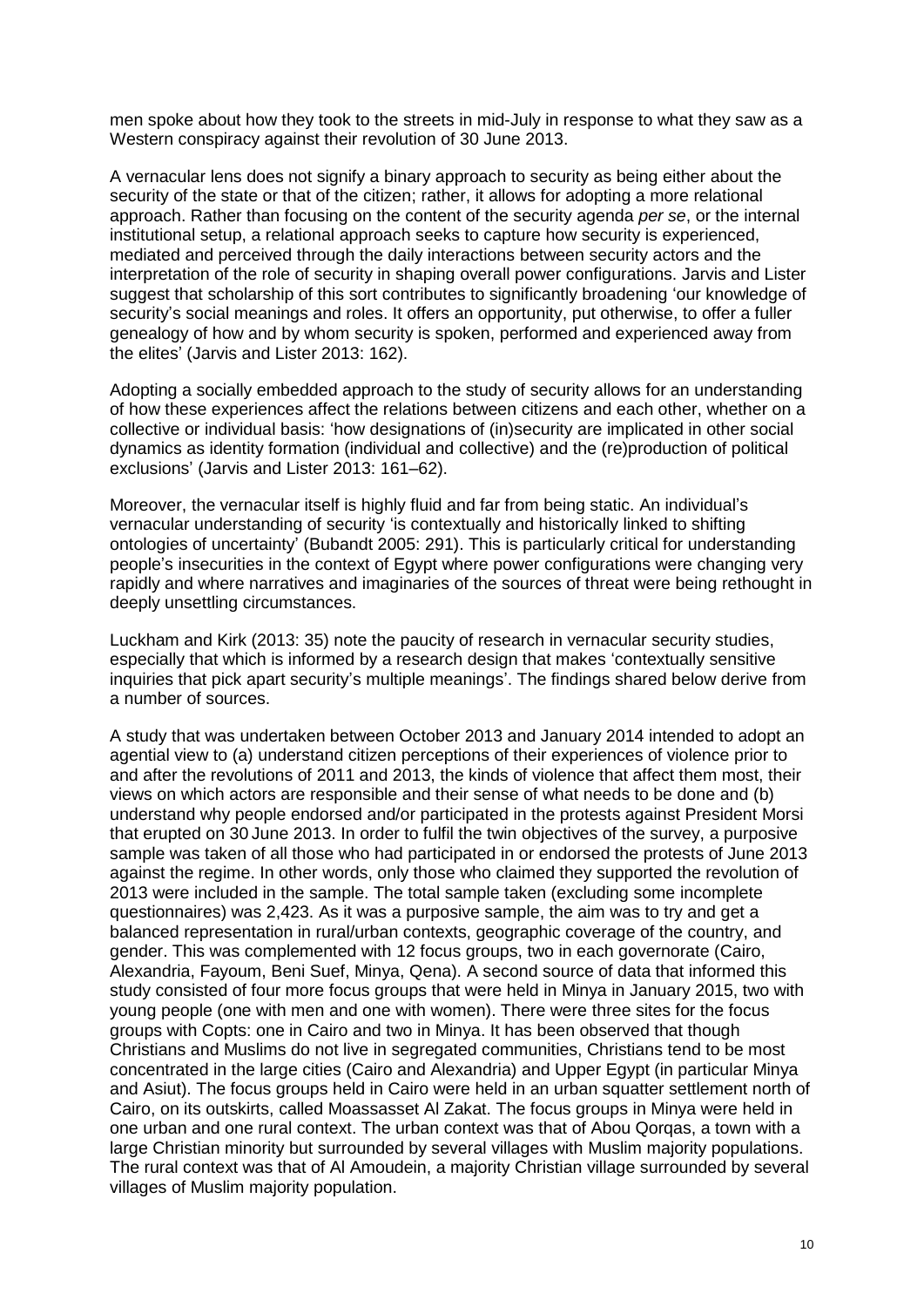Since the focus here is on capturing the perspectives of Christian minorities in relation to vernacular securities, it is important to describe the religious composition of the groups and how the participants were selected. In Alexandria, Fayoum, Beni Suef and Qena, the focus groups tended to be predominantly Muslim. In Cairo and Minya all the focus groups were Christian with the exception of one focus group that was mixed (and features prominently in the findings of the research below). There were two overall factors that influenced participant choice. The first is diversity across age, gender, religion, and rural/urban differentials for the focus groups as a whole across the overall sample. The second key factor was the positionality of the researcher in the focus group, i.e. how her/his identity is perceived in the community and the extent to which the community responds to it through trust and ease of communication. For example, focus groups with Christians were facilitated by researchers who were Christians and from within the community. Moreover, focus groups with men tended (with the exception of a couple) to be facilitated by researchers who were from within the community. In view of the sensitivity of the questions and the deep polarisations in the communities (along both political and religious lines) it was critical that the facilitators be regarded by the participants as trustworthy people since otherwise the content would be artificial and contrived. The analysis presented in this paper is primarily based on focus groups with Copts. There are some limited comparisons with all-Muslim focus groups in order to capture some of the broader contextual dynamics that are relevant to the population at large. As the majority of Copts do not live in enclosed segregated communities but are embedded in communities in which their everyday experiences involve interactions with Muslims, it was deemed enriching to capture both the narratives about Muslims and dialogue with them. There is a striking difference certainly between the two; however, one of the focus groups that was mixed, comprising both Muslim and Coptic women, is also presented in Section 3.9, the aim being to shed light on the mediation of insecurities in relation to the religious 'other'.

In line with Bubandt's social constructivist approach, the emerging findings were discussed with both the facilitators through frequent consultations and joint reflections. The survey was useful both for triangulation and corroboration of evidence. As the survey study complemented the focus groups, it allowed for a validation of the findings and an indication of how widely prevalent/representative a phenomenon is.

One of the challenges faced in synthesising these findings is the amount of careful distillation required. One had to differentiate between what is personal experiential, what is based on rumours heard from others (whose authenticity is questionable but whose circulation is indeed important for people's cognitive outlook) and what is based on what has been heard in the media (in a context in which the media acquired considerable influence on political culture).

### <span id="page-10-0"></span>3 Multiple experiences and framings of security in the vernacular

While vernacular understandings of security and insecurity are fluid, there is still a need to find appropriate ways to present them in a way that speaks to the pluralism of perceptions and experience, and that aspire to be 'speaking with' rather than 'on their behalf'. Jarvis and Lister provide a very useful typology comprised of meanings of security, key features, internal variances and examples as a way of presenting the vernacular securities of various groups in the UK. I have expanded on this excellent typology to allow for the interface of security/insecurity in definitions, and have also added perceived 'function' of the type of security/insecurity identified, the actors and relationships involved, and how these changed from the perspective of the citizens who took part in the focus groups. In the vernacular, people used two words interchangeably with reference to security: *amn* and *amaan*. *Amn* is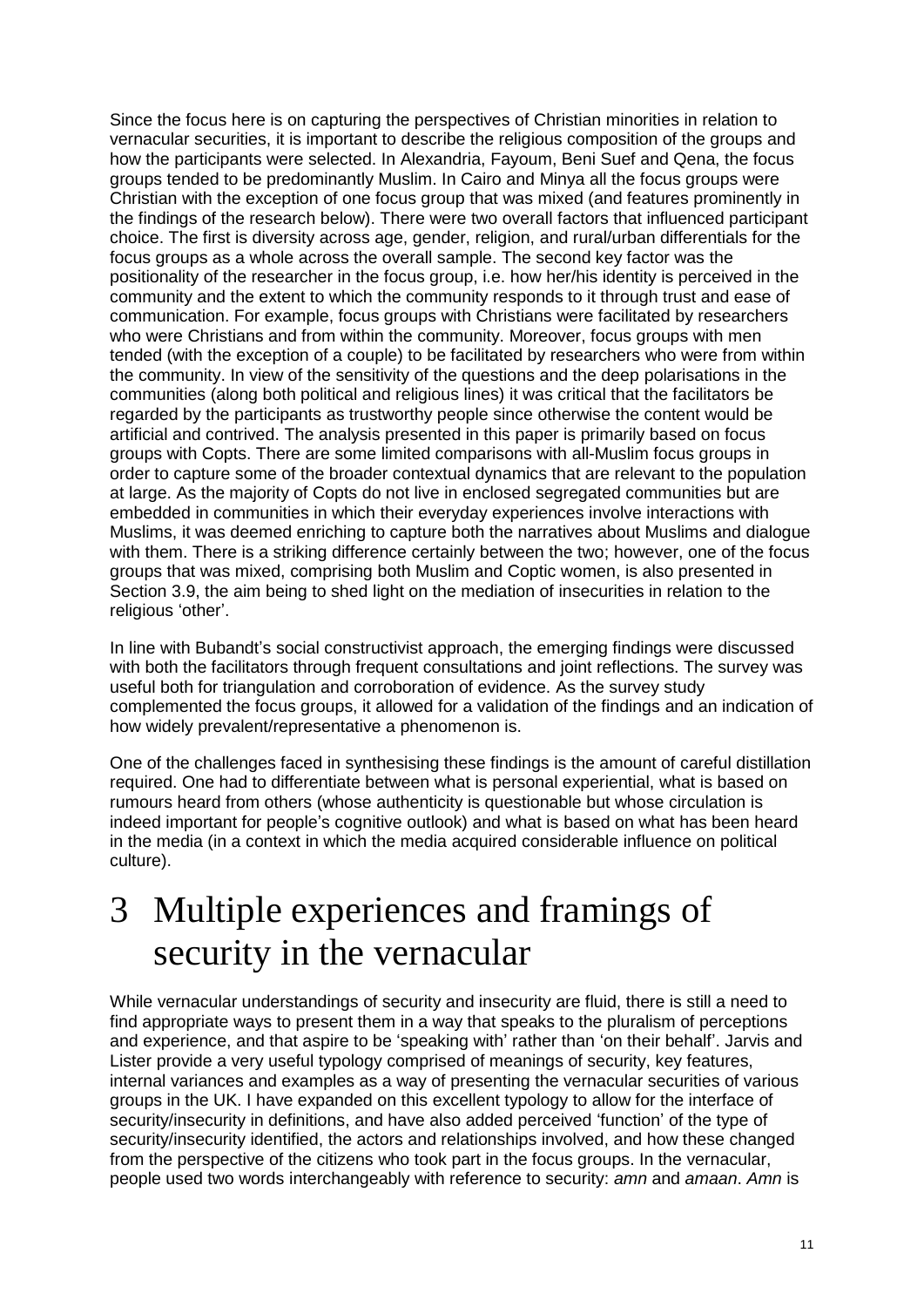usually used to mean security; however, sometimes it can also be used to mean safety. *Amaan* is also used to mean safety, and is far broader in its potential meanings than security. It cannot be emphasised enough that the content presented in this typology represents the perspectives of the Coptic individuals within focus groups, and that a typology representing the perspectives of other groups would in many instances look dramatically different. Moreover, it is also important to note that the table below summarises the perspectives of citizens in both rural and urban contexts, though there are variations.

#### <span id="page-11-0"></span>**3.1 Insecurity as vulnerability to state-bolstered retribution**

In almost all focus groups, across ages, genders, geographic location and socioeconomic backgrounds, one of the greatest sources of insecurity (*adam amaan*) that participants talked about was how they were made to pay the price as members of a religious minority for having voted against Morsi in the presidential elections. It was no secret that the overwhelming majority of Copts had voted against President Morsi. No matter what measures and discourses were used to allay their fears that an Islamist-led state would circumvent the rights of Copts, this seemed to have no impact on their voting patterns. If the choice is between an Islamist and a non-Islamist candidate, there was a pattern of consistently choosing the latter.

Following Morsi's assumption of the presidency, Copts in the focus groups said Muslims, out of the blue, would pop the question rhetorically: 'Why do you hate Morsi? Why did you not want him as president?' The question was not intended to inquire why Morsi was not acceptable politically, but why Copts reject Islamist rule and whether their rejection of those who wish to establish an Islamic state is a rejection of Islam itself. Both sides knew exactly what was meant between the words in these vernacular conversations, the hidden subtexts behind them. Most of the Copts in the focus groups would go quiet but those who did reply emphatically denied any hatred of Morsi.

N., a middle-aged Coptic woman (Cairo focus group, December 2013), said how being visibly a Copt (by not being veiled) led to her exposure to many conversations and incidents in which strangers, out of the blue would ask her why the Copts hated Morsi (as if she was a spokesperson for the 10 million citizens). She explained that this became a source of extreme insecurity in her daily interactions in public. After Morsi was ousted, this sense of being the subject of revenge by just about anyone who voted for the Muslim Brotherhood candidate entirely disappeared:

*When I used to take a taxi he (the driver) used to ask me 'did you vote for Shafik or Morsi?' The driver would say 'Morsi is your lord, he will chastise/punish you' and I felt unsafe and thought my staying in the house is better [than going out] but now I take a taxi and none of this happens. I no longer feel alienated in my own country.*

The word commonly used in vernacular language that featured frequently in the focus groups was *hayrabeekoh*, meaning discipline and punish you (in the plural). While some of it was experiential, such as what N. referred to above, the sense of forthcoming revenge was also ignited by the circulation of rumours about what would happen once the Muslim Brotherhood was fully in charge – *gayelko el hayrabekoh* (the idea of this strongman who would put the Christians in their place) – but which was sometimes expressed in the streets in terms of 'we', as in what 'we will show you'.

Participants in the focus groups talked about the random exertion of a relationship of *power over* them by anyone who sympathised with the Islamists, not only in government, nor only by members of the Muslim Brotherhood, but also in ordinary citizen relations. The words commonly used were *este'waa*, which derives from the word power (*qowah*), which in its vernacular use means the exertion of a power over (namely, power over for the purpose of subjugating, presiding over someone).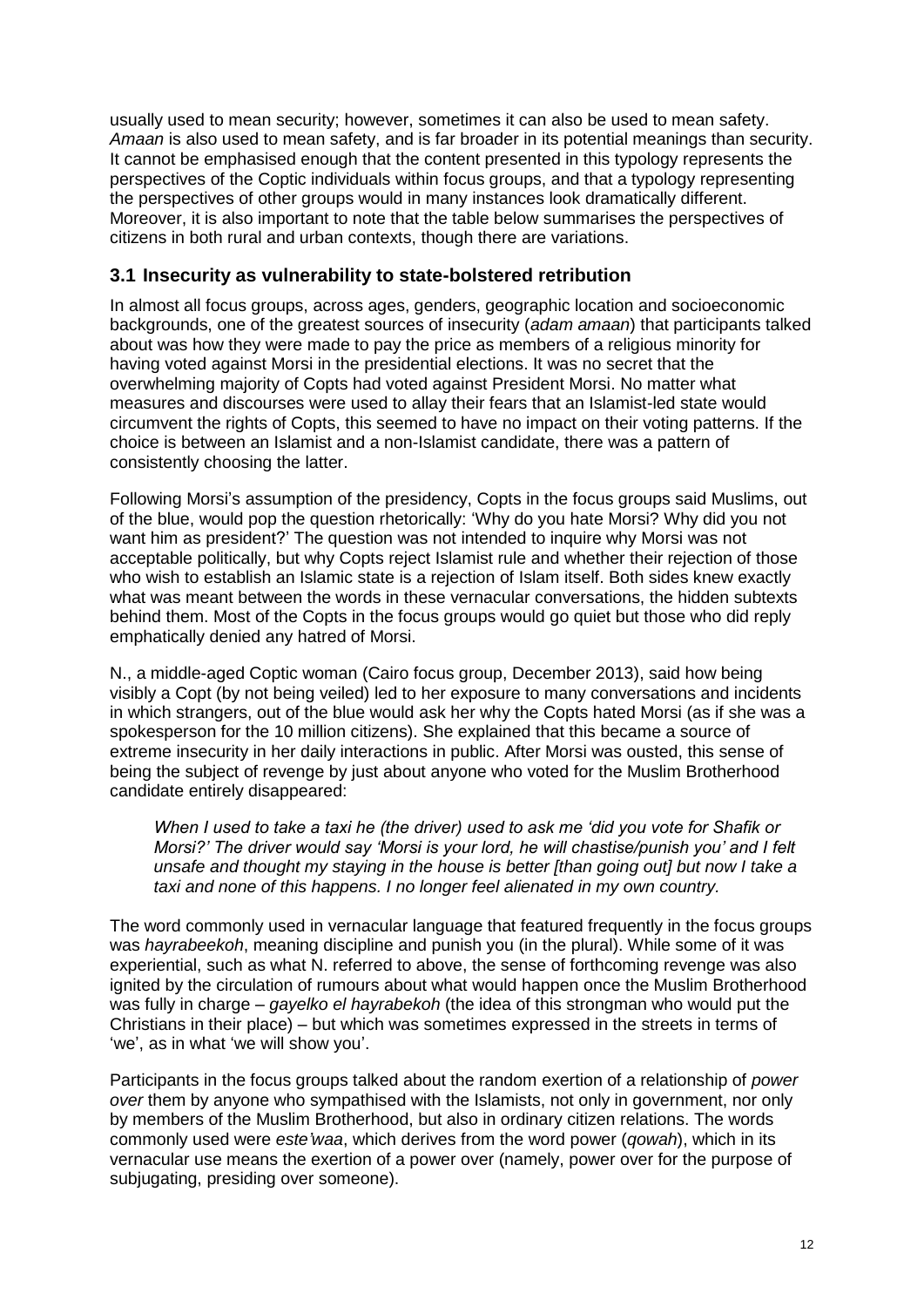|     | How security/insecurity<br>is understood                                                                | Internal variances Its features                                                                                  |                                                                                                                                 | <b>Its function</b>                                                                                                                    | <b>Actors/relationships</b><br>involved                                                                                                            | <b>Examples</b>                                                                                                                                         | Impact/insecurity<br>outcome                                                                                                               | <b>Change following</b><br>regime overthrow                                                                                                                                                                                |
|-----|---------------------------------------------------------------------------------------------------------|------------------------------------------------------------------------------------------------------------------|---------------------------------------------------------------------------------------------------------------------------------|----------------------------------------------------------------------------------------------------------------------------------------|----------------------------------------------------------------------------------------------------------------------------------------------------|---------------------------------------------------------------------------------------------------------------------------------------------------------|--------------------------------------------------------------------------------------------------------------------------------------------|----------------------------------------------------------------------------------------------------------------------------------------------------------------------------------------------------------------------------|
| I1. | Insecurity as vulnerability<br>to state-sponsored<br>revenge, retribution                               | Very little                                                                                                      | Everyday threats,<br>rumours, practices<br>estekwa'a                                                                            | Revenge for<br>resisting Morsi, put<br>them in their place                                                                             | Islamist movements,<br>members and those<br>ordinary citizens who<br>support them (not only<br>the Muslim<br>Brotherhood)                          | Morsi hayrabeeko<br>Morsi seedko                                                                                                                        | Sense of identity at<br>risk                                                                                                               | With Morsi out of power,<br>while new threats of<br>revenge, but not state-<br>empowered, sense of no<br>more encroachment on<br>identity                                                                                  |
| 2.  | Insecurity on account of<br>religion-mediated<br>citizenship                                            | Majority Christian<br>village felt it less<br>than other contexts Discourses and<br>where they are a<br>minority | (both identity and<br>rights and privileges)<br>practices of us and<br>them. Country divided<br>into maseheyeen we<br>moslemeen | Create unity and<br>pride among the<br>Muslims of being an<br>Ummah, force<br>Christians to<br>subordinate                             | Islamist preachers,<br>media, educational<br>system, everyday<br>citizens, those in<br>government<br>institutions (civil<br>service) on all levels | Educational<br>segregation in the<br>classrooms at all<br>levels. Voluntary<br>segregation of farmers<br>when in the fields on<br>the basis of religion | Removal of children<br>from school                                                                                                         | Segregation along<br>religious lines in classes<br>reversed, pressure on<br>female students to cover<br>hair eased, day labourers<br>back to eating together                                                               |
| 3.  | Amaan from taking on the<br>symbol of being the<br>subject of an Islamist<br>state/fear of assimilation | Gender differential<br>acute, Coptic<br>women feeling it<br>more than men,<br>young women<br>especially defiant  | Threats and rumours<br>of what will happen to<br>those who don't 'cover<br>up'                                                  | To cover up - have<br>a Christian<br>equivalent to the<br>Muslim veil as a sign<br>of modesty and<br>subservience to the<br>new system | <b>Islamist women and</b><br>men in state<br>linstitutions and<br>informal leaders in the<br>community                                             | Girls being asked to<br>don the headscarf at<br>school, in some<br>contexts women<br>willingly wearing<br>headscarf to avoid<br>problems                | Sense of identity under<br>extreme threat, cases<br>of compliance but<br>many cases of<br>resistance.<br>Fear of having to stay<br>at home | No more pressure on<br>women interviewed to don<br>any kind of head covering<br>whether from<br>husbands/brothers/fathers<br>lor in state institutions.<br>Women no longer worry<br>about having to be forced<br>back home |
| 4.  | Amn as bodily integrity                                                                                 | Urban women<br>complained more<br>than rural<br>counterparts, men<br>sensing it much<br>less                     | Men harass women on Exercise of power<br>scale and intensity<br>even worse than<br>during Mubarak reign                         | over, intimidation                                                                                                                     | Men of all ages as<br>individuals and in<br>groups                                                                                                 | Sexual harassment                                                                                                                                       | Women fear going out<br>restrict mobility and<br>seek chaperone                                                                            | Sexual harassment<br>continues                                                                                                                                                                                             |
| 5.  | Amn as susceptibility to<br>individual and organised<br>thuggery                                        | Major threat<br>identified by all                                                                                | Wide prevalence of<br>baltageya                                                                                                 | Highly controversial,<br>why the police<br>retreated - revenge                                                                         | Baltageya take over,<br>state of lawlessness.<br>organised criminal<br>activities                                                                  | Generic fear of<br>violence for Copts, in<br>particular fear of<br>ransom payments and<br>kidnappings                                                   | Reduced mobility, shift<br>to more expensive<br>transport methods                                                                          | Fear persists, but more<br>contained                                                                                                                                                                                       |
| 6.  | Amn as threat of loss of<br>haybet al dawla. State<br>integrity/sovereignty                             | All                                                                                                              | Absence of rule of law                                                                                                          | Transfer to<br>community policing                                                                                                      | Informal power to<br>Islamist groups                                                                                                               | Fearing the police<br>officers, suspecting<br>their allegiance to the<br>movement                                                                       | Reliance on self-<br>protection methods<br>and adoption of<br>minimising public<br>interactions                                            | Support for strong state<br>back, suspicion of police<br>complicity slightly<br>reduced.<br>However, fear of security<br>turning against the church<br>is also present                                                     |

#### **Table 3.1 Typology of vernacular Coptic securities/insecurities**

<span id="page-12-0"></span>(Cont'd.)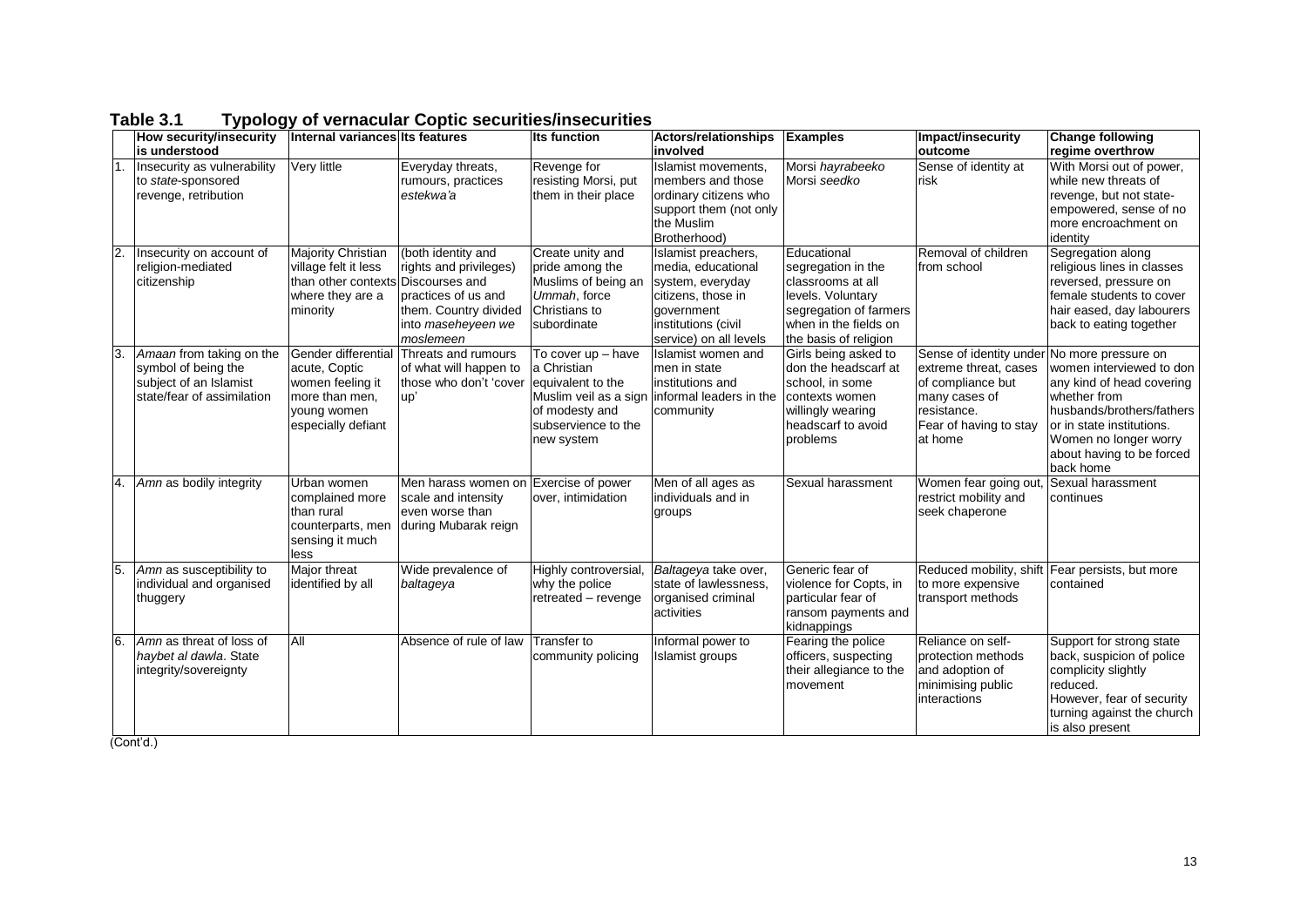#### **Table 3.1 (cont'd.)**

|    | <b>How security/insecurity</b><br>is understood                                               | Internal variances Its features                                                                                                        |                                                                                                       | <b>Its function</b>                         | <b>Actors/relationships</b><br>involved                                                                                                         | <b>Examples</b>                                                                                 | Impact/insecurity<br>loutcome                                                                              | <b>Change following</b><br>regime overthrow                                                                                                                                                                                       |
|----|-----------------------------------------------------------------------------------------------|----------------------------------------------------------------------------------------------------------------------------------------|-------------------------------------------------------------------------------------------------------|---------------------------------------------|-------------------------------------------------------------------------------------------------------------------------------------------------|-------------------------------------------------------------------------------------------------|------------------------------------------------------------------------------------------------------------|-----------------------------------------------------------------------------------------------------------------------------------------------------------------------------------------------------------------------------------|
| 7. | Amn as national security<br>from terrorist threat                                             | Reported<br>especially by men                                                                                                          | Perceived threat from<br>Islamist groups after<br>the overthrow of Morsi,<br>in particular from Sinai | To restore Islamist<br>rule                 | Pro-Morsi faction who<br>are resorting to<br>violence targeting<br>soldiers and<br>Christians, believed to<br>be supported by<br>Western powers | Burning of churches                                                                             | Avoidance in some<br>instances of collective<br>protests of visible<br>displays of support for<br>Al-Sissi | Sense of sacrifice for<br>Egypt, increased hatred<br>towards the Islamists and<br>support for increased role<br>of the state in surveillance,<br>patrol and quarding of<br>churches.<br>Tawfeed strong<br>endorsement of Al-Sissi |
| 8  | Insecurity as fear for the<br>future – not only the<br>present                                | This was very<br>gendered, with<br>women fearing for<br>their sons and<br>sons fearing for<br>their futures more<br>than for daughters | Perceived political will<br>to significantly<br>marginalise Christians<br>across generations          | <b>Privilege to Muslims</b>                 | Muslim Brotherhood's<br>rule seen as indefinite                                                                                                 | Copts' own panic and<br>hysteria about the<br>youth's future being<br>lost                      | Desire to leave the<br>country, sense of<br>despair                                                        | Cautious absence of<br>pessimism, rather than<br>strong optimism                                                                                                                                                                  |
| 9  | Amaan/amn as absence of<br>peaceful and harmonious<br>coexistence with the<br>religious other | Particularly felt<br>where they are a<br>numerical minority, friends, fear of<br>more so reported<br>by the middle-aged                | Suspicion of<br>neighbours and<br>interacting with them                                               | Ghettoisation of the<br>Christian community | Ordinary citizens and<br><b>Islamist leaders who</b><br>use the mosque<br>pulpits to plant<br>suspicion of Christians                           | Neighbours no longer<br>talk to each other,<br>suspected ill faith on<br>the part of each other | Minimal engagement,<br>refraining from<br>interactions                                                     | Dramatic improvement in<br>relations among friends<br>and neighbours though<br>tensions continue to<br>simmer under the surface                                                                                                   |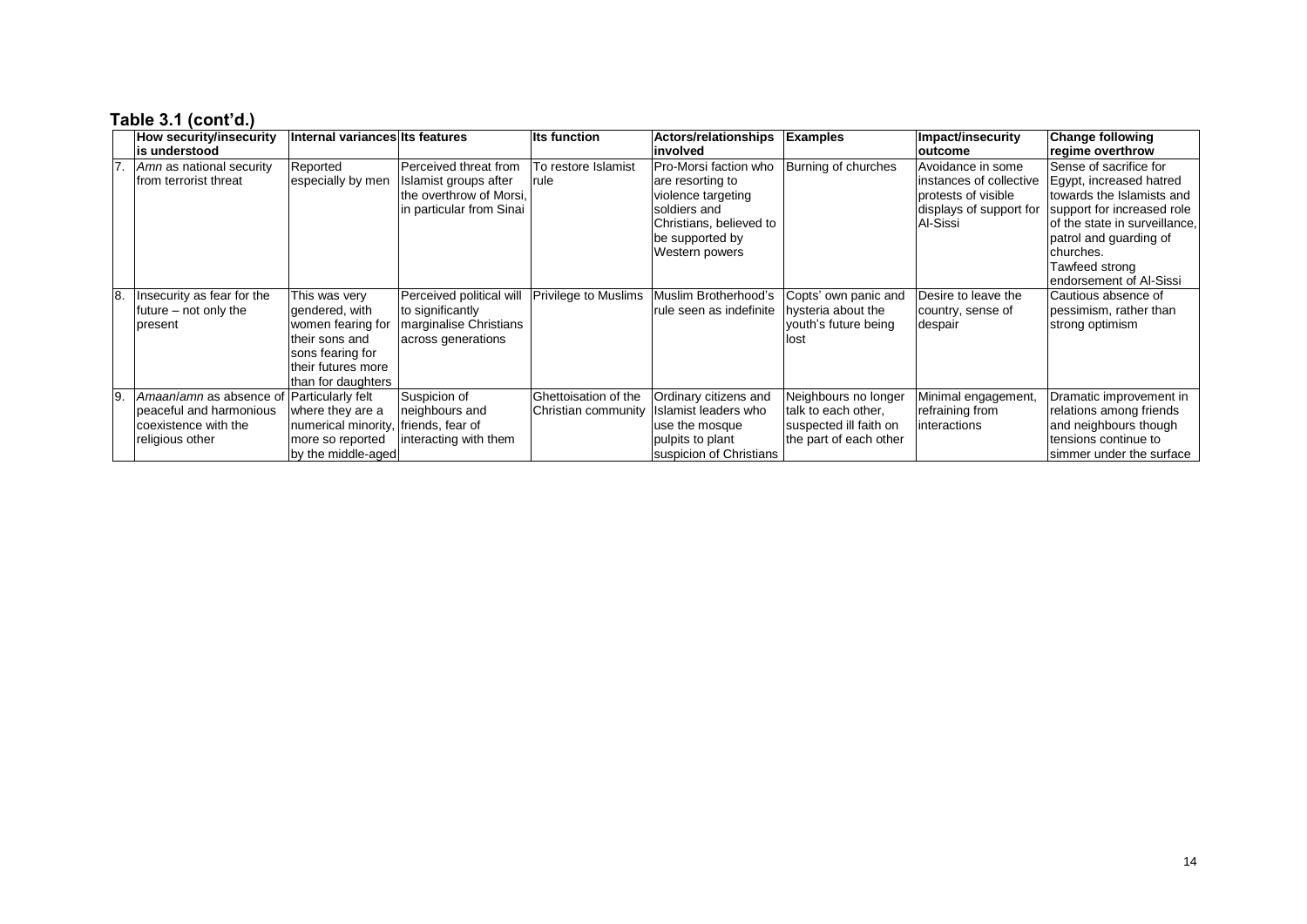The ousting of Morsi did not necessarily mean that those who belonged to the Islamists did not see the Copts as deserving of revenge. On the contrary, the incidents of violent revenge by pro-Morsi factions increased dramatically, both in scale and intensity (see below). Copts were seen as the bulk of the citizens who had revolted against Morsi and therefore even more deserving of revenge. However, the difference in many Copts' rationalisation of this is that this revenge was not rolled out in the name of the state or invoking the power of the state. For many Copts, the overthrow of Morsi meant that the hanging sword of being associated with the Christians who do not want Islamist rule was no longer in place, for two reasons. First, although the revenge was intense and systematic, at least it was not backed by the state (or this is how it was interpreted). Second, there was now a new polarisation that was political not religious: Muslims and Christians favoured the revolution while the pro-Morsi supporters (Muslims) rejected it. The lines of demarcation were no longer drawn on assumed ideological lines but on political ones.

Hence, it was not so much that measures were taken to reject treating Copts as traitors to Islam (by rejecting Islamist rule) but that one of the unintended outcomes of the overthrow of Morsi was that those who wanted to put Copts in their place could no longer do so by invoking the power of an Islamist leader residing over an Islamist state.

The increased surveillance over mosques again had the unintended consequence of making any hate speech made from the mosque pulpits less public. Conventionally, the Friday prayers and sermons are broadcast through speakers attached to the outside of the mosque so that people outside could hear, thus extending a significant outreach into the nearby streets. The generation of hate speeches through mosques against Christians is not a generalisable phenomenon, and is contingent upon leadership, political moment, and a multitude of factors. Focus group participants said that with the new surveillance of the discourses of the mosques and regulation of their speech, the speakers would go off around certain subjects, including that of Christians!

<span id="page-14-0"></span>

| Table 3.2       |  | What factor do you think most accounts for the increase in violence |
|-----------------|--|---------------------------------------------------------------------|
| since 2011 (%)? |  |                                                                     |

| <b>Factors</b>          | <b>Muslim</b> | <b>Christian</b> | <b>Total</b> |
|-------------------------|---------------|------------------|--------------|
| <b>Thugs</b>            | 59.8          | 40.6             | 54.5         |
| Security                | 18.8          | 14.6             | 17.5         |
| <b>Extremist groups</b> | 19.2          | 40.6             | 25.3         |
| All of the above        | 0.3           | 3.5              | ے. ا         |
| Other                   | 0.2           | 0.3              | 0.2          |
| Do not answer           | 01.7          | 0.5              | 1.4          |
| Total                   | 100.0         | 100.0            | 100.0        |

If Copts saw revenge as a main driver of insecurity during Morsi's tenure, then it would seem paradoxical, almost inconsistent, that they would then talk about an abatement of animosity after his overthrow when they were exposed to the most intense backlash from the pro-Morsi camp that they had ever witnessed in such a short period of time. Shortly after the overthrow of President Morsi, a string of attacks on churches began. On 3 July, Abdel Fattah Al-Sissi, Minister of Defence, announced a roadmap that effectively terminated Morsi's tenure and made Adly Mansour, the head of the Supreme Constitutional Court, interim president. This was broadcast on national television, and was backed by the participants who had convened with Al-Sissi. These included Sheikh Ahmed el Tayeb, heading Sunni Islam's most respected establishment body, Al Azhar, Pope Tawadrous, leader of the Coptic Orthodox Church, representing followers of the Coptic faith, Mohamed Abd el Azziz, a representative of Tamarod, the youth movement that called for the 30 June uprising, Mohamed el Baradei, representing the non-Islamist political parties, and Galal el Morah, the secretary general of the Nour party, the political wing of the ultra-radical Islamists.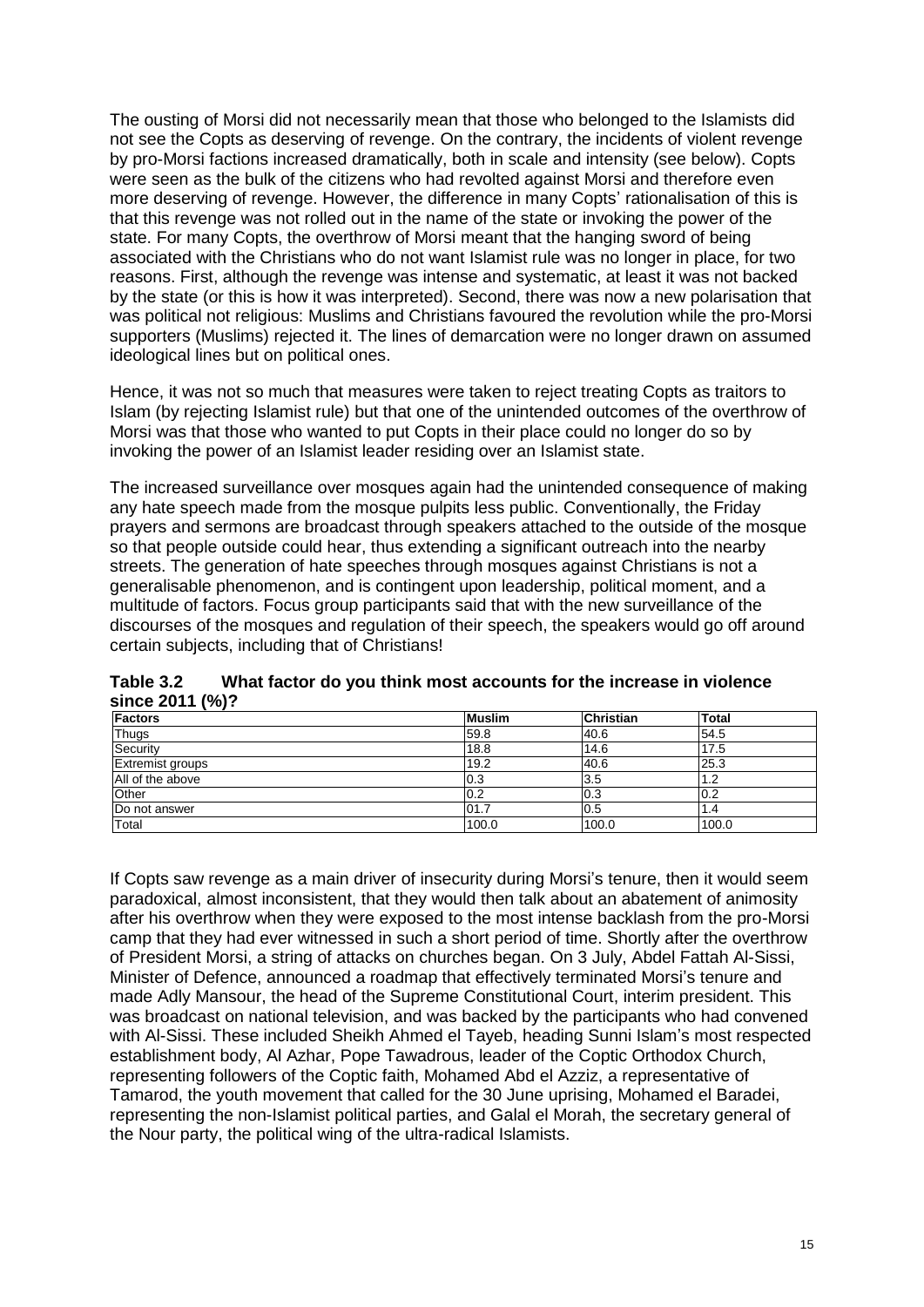What followed was a series of attacks on places of Christian worship, property and individuals throughout July and into August (see for example, Hanna 2013, Waheeb 2013). Human Rights Watch announced that several attacks on Christians had taken place in governorates across Egypt, including Luxor, Marsa Matrouh, Minya, North Sinai, Port Said, and Qena, during a period of less than three weeks after Morsi was ousted (Human Rights Watch 2013). In many of the incidents, witnesses told Human Rights Watch that security forces failed to take the necessary action to prevent or stop the violence.

The greater the intensity of the security crackdown on the Muslim Brotherhood, the more ferocious the pro-Morsi backlash against the Copts became. On 14 August 2013 the pro-Morsi protests at Rab'a and Al Nahda Squares in Cairo were cleared using excessive force by security personnel, leading to the death of many protestors as well as several police officers. Further, there were large-scale attacks involving looting and torching of Copticowned private and commercial property and several murder incidents.

Professor Tareq Ramadan, grandson of Hassan el Banna, the founder of the Muslim Brotherhood, questioned whether the Muslim Brotherhood were behind the attacks on the Copts, suggesting it may have been the work of the security intelligence (BBC 2013). However, since these attacks were often committed in daylight, it was possible to see the identity of the perpetrators. Members who were known in the community to be followers of the Muslim Brotherhood were seen to be attacking churches. Also, the writing on the walls of many churches was further evidence of the identity of the perpetrators, with slogans such as 'Tawadrous the Sissi's dog' and *Islamiyya Islammiyya* inscribed on their walls. Further, prior to the overthrow of Al-Sissi, the Muslim Brotherhood media outlets openly broadcast messages that the Copts would suffer the consequences of any participation in the uprisings.

Nonetheless, while the perpetrators were from the pro-Morsi faction, undoubtedly the scale of assault on places of worship was testament to the failure of the government to provide the most minimal security and the adoption of an almost *laissez faire* attitude towards the systematic targeting of places of worship nationwide.

In many incidents in the summer of 2013 where the churches were not burnt, it was because Muslims stepped in and formed cordons, refusing to let this happen to the parish churches frequented by their neighbours, friends and co-workers. In the village of Al Amoudein, men in the focus groups described how when many members of the leading Muslim families heard about the burning of the churches in other parts of the governorate, they congregated in front of the church, armed, and said they would ward off any attacks on it. This act of solidarity is remembered with extreme fondness by the Christians in the village, in particular since these families were courageous enough to circulate threats that they would immediately shoot anyone who attempted to attack the church, not caring if they were Muslim. It is ironic that it was community policing that took on the security role, rather than the formal state institutions.

Surprisingly, unlike other incidents in which Copts were very vocal in condemning security negligence for failure to protect churches against attacks, the narratives of many Copts captured in focus groups hardly mentioned security laxity and spoke about the intensity of the vengeance of the pro-Morsi faction against them. This was narrated in both religious and patriotic language. The language used to describe the torching of their places of worship was one full of references to 'sacrificial giving', to 'the cross that we must carry', to the 'history of a persecuted church not shying away from giving'. In patriotic terms, people spoke of the price they are willing to pay to 'save Egypt from the Brothers' and to 'restore Egypt to Egyptians'. The language bordered almost on a patriotic struggle against foreign occupation.

Consequently, the paradox of Copts' conception of the vengeance being more threatening to them during Morsi's era than what followed emanates from the belief that the former was emboldened by an Islamist government, while the latter occurred as a price for the rejection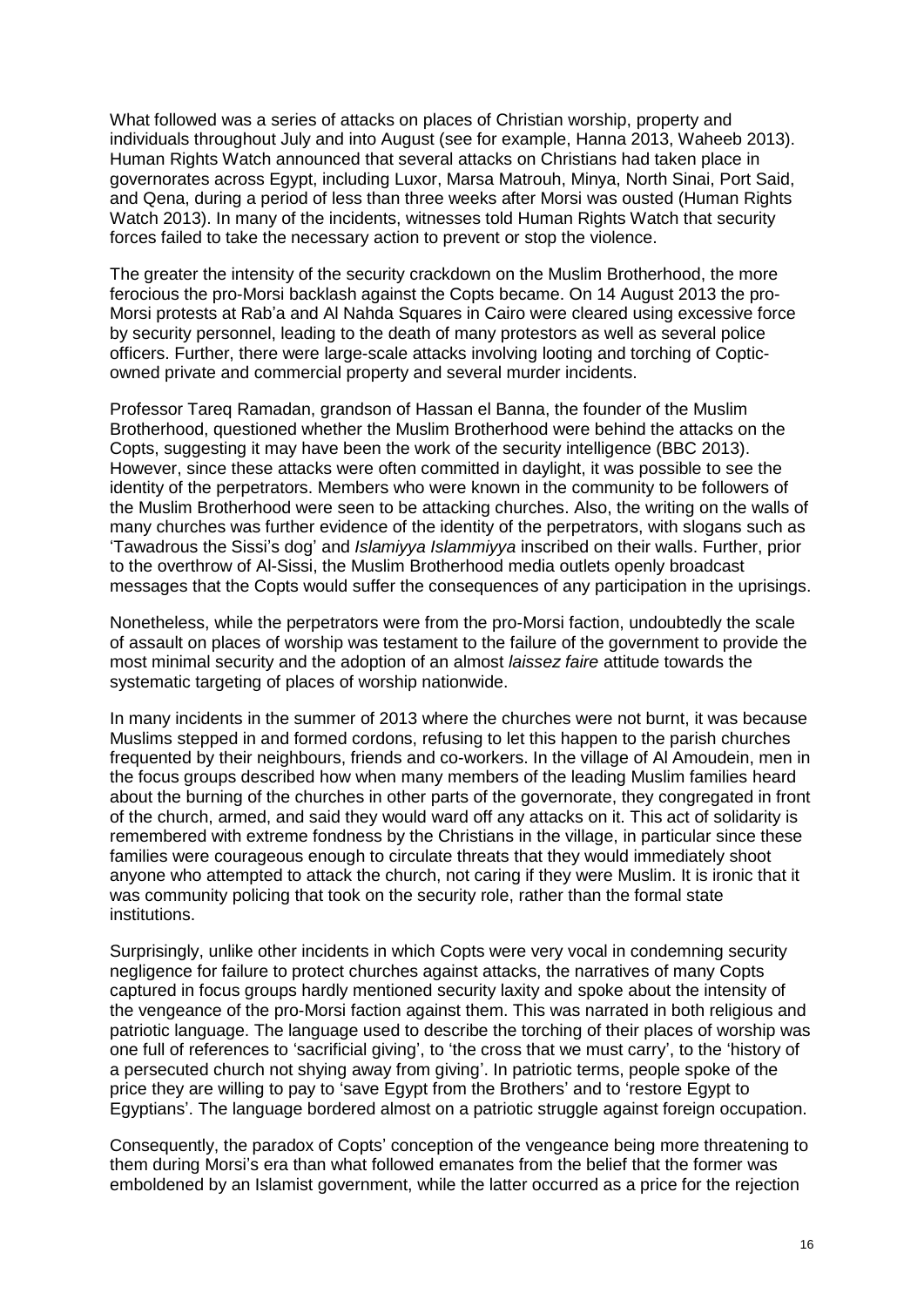of Islamist rule. For the Copts, whether the violence was experienced during Morsi's tenure or out of it, it was perpetrated by the same actors: the Islamists. It is only by engaging with the vernacular narratives of the Coptic citizenry that one is able to disentangle why increased violence did not translate into increased insecurity. What it has done, however, for many Copts is deepen animosity towards the Muslim Brotherhood and made them less willing to see coexistence as possible (see below on reconciliation).

### <span id="page-16-0"></span>**3.2 Safety from obtrusive aspects of unequal citizenship**

While sectarian sentiment had been growing during Mubarak's reign, with social cohesion between Christians and Muslims in many communities under strain, what many women and men in focus groups reported was that relations became particularly strained in the aftermath of the 25 January revolution and especially so after President Morsi won the elections. This needs to be understood in a context of the country already being deeply polarised between Islamists and non-Islamists. When one middle-aged woman (Cairo, December 2013) talked about the insecurity emanating from the country being split into two groups, Christians and Muslims, another participant interjected: 'but even the Muslims they (the Islamists) would split into those that are with them and those that are not'. However, for Christians this political polarisation was translated into patterns of religious discrimination that became more overt and intense.

One of the sites of these extreme forms of religiously mediated experiences of citizenship was in the educational arena. The most dramatic changes reported were in the practice of segregated classes along the lines of religious identity. In the urban community in which this research was undertaken parents pointed out that while not happening in the entire school, some teachers decided to switch the students around in certain forms so that there would be an all-Muslim class or an all-Christian class. This segregation along religious lines was initiated by individual teachers and did not emanate from an educational policy at any level. They also reported that while individual children had occasionally suffered from incidents of religious discrimination by particular teachers rather than as a collective treatment, this changed. Christian students would be completely ignored; for example whenever they raised their hands, they would be treated as non-existent and would be spoken to with exceptional roughness (bearing in mind that schoolchildren in Egypt generally suffer from a great deal of abusive behaviour).

Individual teachers also began to pick on Christian girls, scold those who were wearing trousers and insist that some did not come into school without wearing an *escharpe*, a headscarf. One parent said she was so outraged that she went to the school and told the teacher that she does not want her daughter to wear a headscarf. In other instances, parents said that religious education classes for Christians were simply dropped so they would sit outside until their Muslim counterparts finished their classes.

It is not only in the classrooms, but in the playgrounds, in the after-school classes, outside the gates, that Christians have felt encroached upon. One of the common recurring themes across poor urban and rural contexts is that of targeting Christian children outside school gates. From the focus groups with women and men in Al Amoudein, parents complained of a pattern of groups using hate speech and beating up Christian children upon their arrival at or departure from school. One of the mothers in Al Amoudein described in the vernacular this level of vulnerability to violence as 'persecution': 'There are these children who wait for the Christian students to turn up at the school gates and would beat them up. There is great persecution in front of the schools'. During 2012/2013 participants in the focus groups said that some parents withdrew their children from school and opted for distant education in order to avoid the incidents of violence in the schools in nearby towns (they do not have secondary schools in the village).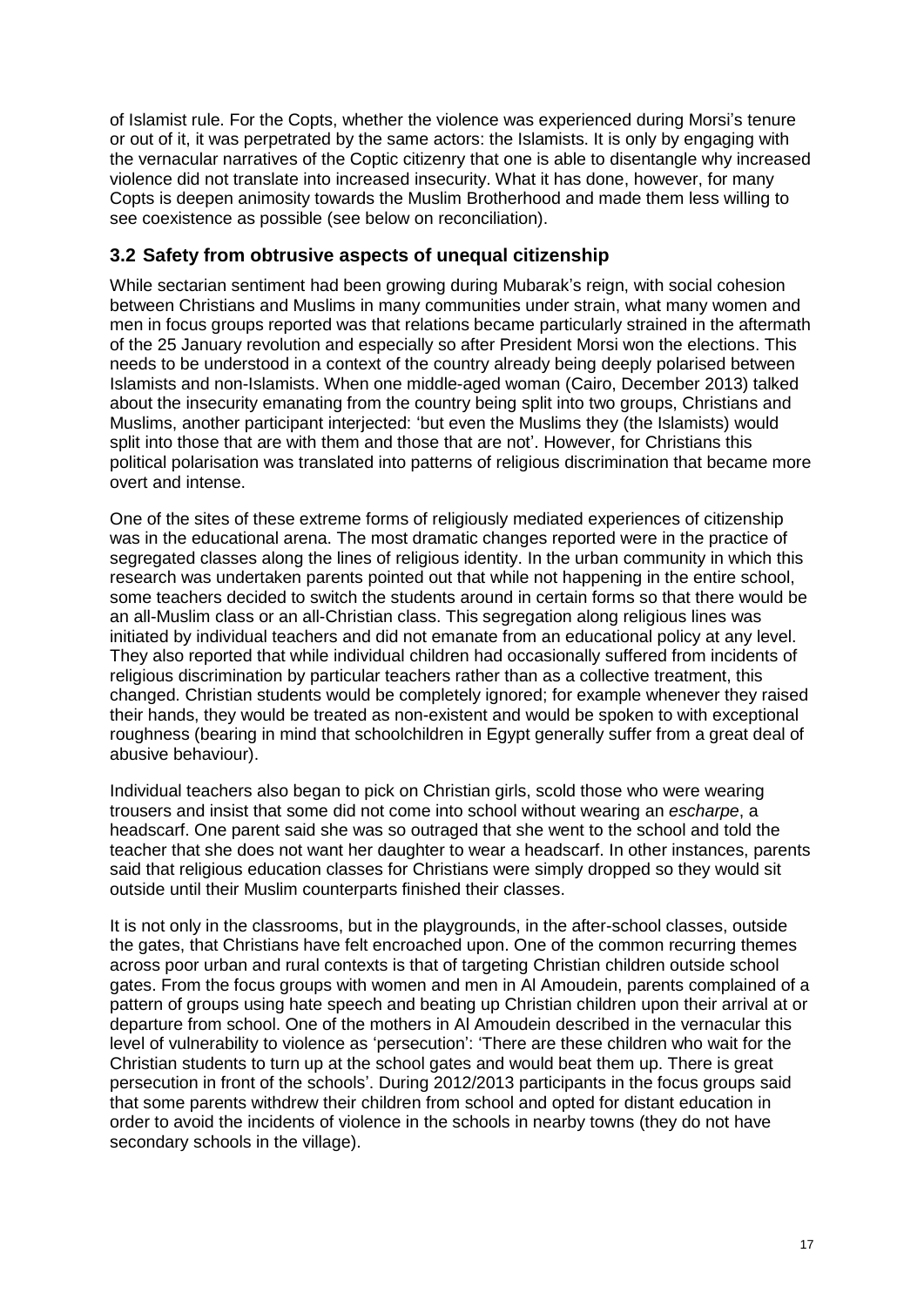It is interesting that education became the site for discriminatory practices not only for schoolchildren but also for adults. In Egypt, adults can apply to take literacy examinations to certify that they are literate. These exams are held in local venues and are administered by local staff on a regular basis. Women in the focus group (Cairo, urban) said that in 2012, all the Christians were rounded up in one class to undergo the exam, which seemed odd because previously the classes were mixed.

This hierarchical segregation of citizens on a religious basis was also experienced in other public spaces and spheres.

Street interactions had already changed in many communities and quarters because of the increasing powers of the *baltageya* (thugs – see below) who terrorised just about everyone. However, religious discrimination became a defining character of many of the day-to-day interactions that women and men said had not existed before. The most commonly cited examples were:

- *changes in relations in the market*: some openly calling upon Muslims not to buy products from Christian sellers, Christian buyers saying that some sellers treat them badly. In response Christians would hire transport so that they could purchase their needs from other markets (urban Cairo context);
- government establishments: instances where they were served last even though they were ahead in the queue, or faced exceptional difficulties in having their paperwork processed (more than the usual) (rural context, Minya);
- *transport*: in incidents where drivers did not welcome Christian children on board their micro/minibuses, their parents would hire a driver with a vehicle as alternative transport (rural context, Minya).

In urban Cairo a common complaint was that the local bakery that sells subsidised bread would serve Muslims first, and make Christians queue. If a Muslim came by, s/he would be given precedence over all the Christians waiting. Fear of being held accountable would lead the baker not to sell any bread to the Christians at all. In one instance, Christians went *en masse* to another bakery where they would be better treated, even though it was further away for many.

One of the most important aspects of these practices is that they did not emanate from any discriminatory government laws or decrees. They emanated froim individuals affiliated (or not) to formal and informal Islamist movements taking the initiative of creating hierarchies among citizens on religious grounds. This was occurring in a state of general lawlessness with minimal formal or informal mechanisms of accountability.

In Al Amoudein village, one participant said that a series of Muslim neighbours decided to build a door on the narrow street, effectively blocking anyone who passed along it – even though it was a public street.

The particular sites of discrimination given above are the ones that focus group participants said had changed after the downfall of the Morsi regime.

- Classes were reintegrated once more in the school in question in urban Cairo;
- Girls were no longer asked by their teachers to cover their hair;
- Religious education classes for Christians were reinstated:
- Market relations improved by and large, though individual incidents of discrimination continued;
- In AI Amoudein, while the door was not removed from the passageway, Christians were allowed to freely pass through it;
- The local bakery in the urban Cairo quarter reverted to serving on a first-come-firstserved basis;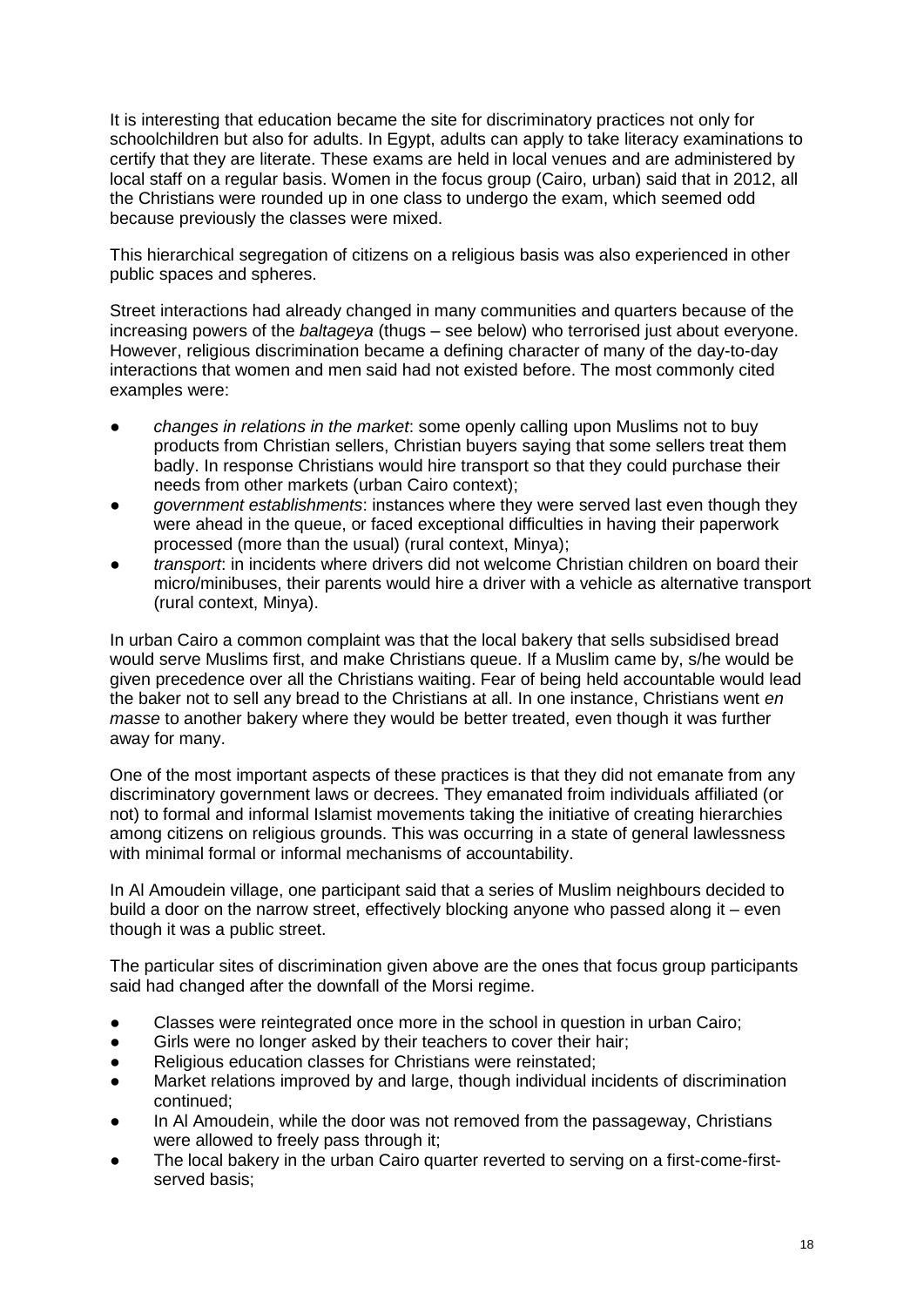The most acute forms of discriminatory behaviour in the government offices in question were no longer experienced

This does not by any stretch of the imagination suggest the presence or exercise of citizenship unmediated by religious discrimination. Certainly, the deeply entrenched prejudices continued to influence daily life. However, the above are concrete indicators of sites of attenuated discrimination that had subsided, from the point of view of participants in the focus groups. It may be that all of these forms of religious discrimination are being experienced in other contexts by other Copts – hence without a nationwide survey, it is impossible to arrive at definitive conclusions; however, they are highly illuminating about what informs their perceptions and how they conceive of their experiences.

What explains the changes in these practices? Participants were very clear that the changes did not necessarily indicate a genuine change in relations between Christians and Muslims in terms of diminished mistrust and insecurity where it already existed. However, they attributed the change to a kind of meltdown. Those who felt empowered to differentiate along religious lines were no longer emboldened by a government that prides itself on being Islamic. In other words, the new configurations of power on the macro level were completely reversed after 30 June 2013 such that the Islamists became a political minority, demonised and ostracised by both state media and large parts of the population. From the perspective of the focus group participants, this change of government disempowered those who openly discriminated against them because they could not count on community silence about these practices and on the silence of the Copts themselves. Copts began to respond to overt forms of discrimination, in vernacular terms, 'with an emboldened heart' (*be'alb gamed*) more so than before.

#### <span id="page-18-0"></span>**3.3 Insecurity emanating from non-conformity as a non-veiled Christian woman**

In the context of the working and middle classes the great majority of Muslim women are veiled and Coptic women stand out on account of their bare head. This was a source of contention during Mubarak's era as well, however, the overt forms of encroachment became more pervasive and acute from 2011 onwards. The Muslim Brotherhood who came to power did not issue any law requiring women to veil, nor did they officially propose it. However, on a local level, the experience of Coptic women was one of intense insecurity on account of how their gender and religious minority status intersected to generate new vulnerabilities.

Individuals' accounts indicated regular exposure to suggestions to 'cover their hair' or 'wear an *escharpe'* on the street, in transport, in places of work, in educational institutions. Sometimes there was nothing said, but it was how they were made to feel in terms of the gazes they received.

A number of words were used to describe this sense of anxiety/insecurity. A woman from the Cairo focus group said in 2013 that when she used to take the subway to go to her literacy classes with her friend, and when both of them would be visibly the only two Christians in the carriage, she would feel that others raised their voices in reading the Koran and would intimidate them. 'I felt alienated in the country, really despised (*manbouza*)'.

While no official decree was taken about women complying with any kind of dress code, the role of rumours generated a great deal of insecurity. There were rumours that women would enter a carriage unveiled, and leave it covered after having been forcibly veiled. Rumours played an integral role in sustaining the anxiety that women would be forcibly made to take on this symbol of compliance with Islamic codes of behaviour.

In some instances, women confided that members of their family began to propose that when out in public they should cover their hair in order to avoid trouble. One middle-aged urban woman from Cairo shared the following anecdote: 'I was in *el balad* (a term in this context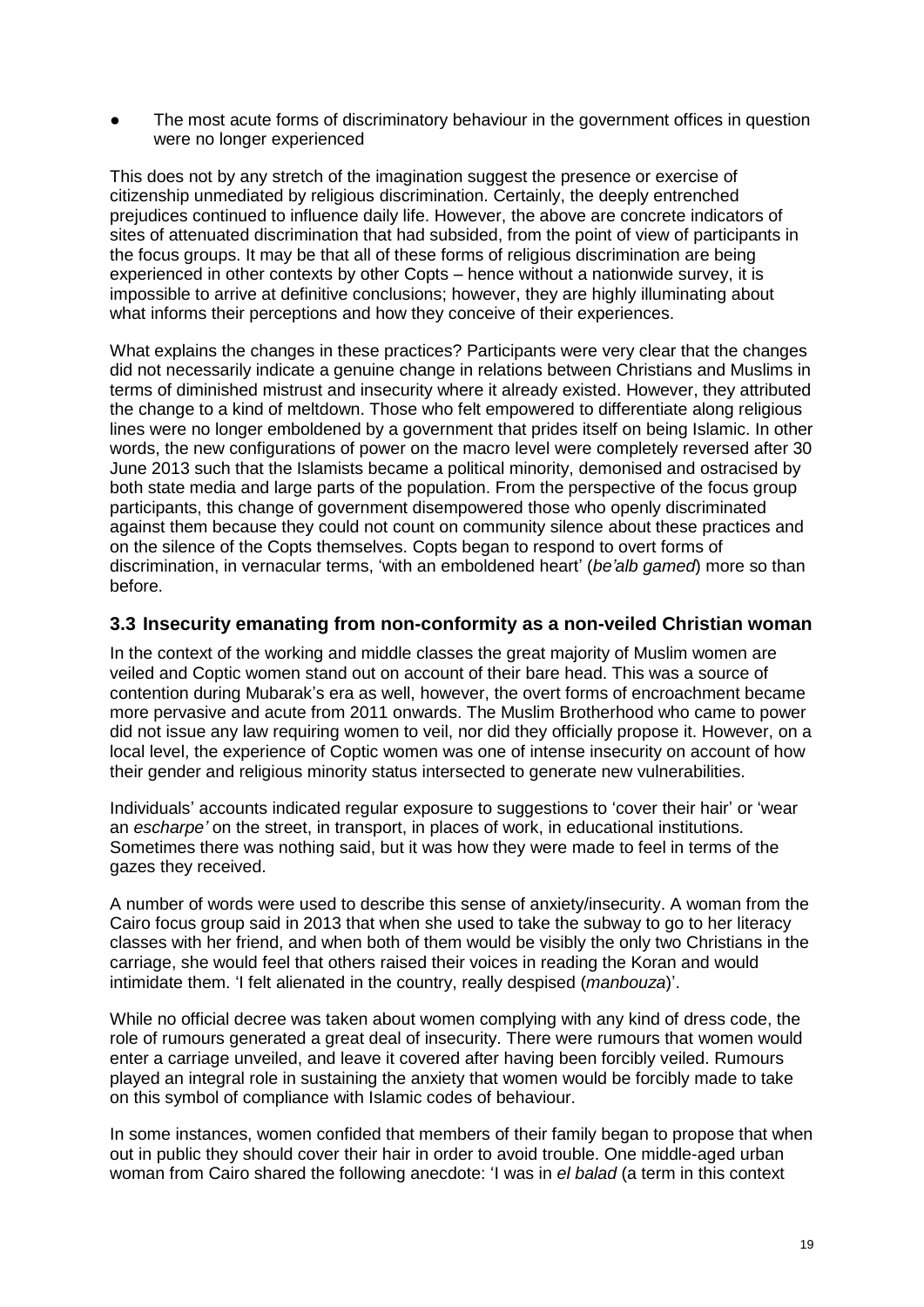referring to her going back to the countryside where her family originated) and my son got sick, my brother in law told me "put on a *gallabiyya [loose full length cover]* and a scarf on your head before you leave"'.

S, whose husband is a teacher at a local school, said that the security scare led to her husband pressing her to put a scarf on her head when she was out. It is significant that these women were not donning any conventional form of veiling but were wearing a headscarf that still distinguished them as Christians. Many expected that it was only a matter of time before they would be forced to wear a head covering, which would drive many to choose to stay at home.

While the resistance was to the veil as a symbol of being Muslim, many of the women talked about the implications not only in terms of a threat to their identity but to their way of life, suggesting that those who chose not to conform may have been left with little choice but to stay at home to avoid trouble. Hence it was the threat to mobility and public interaction that they felt would be the price they would eventually have to pay.

Following the overthrow of Morsi, Coptic women's experiences on the streets were certainly not transformed into safe and secure ones. As will be shown below, the threats to their bodily integrity in public spaces continued. However, what these women reported was that they no longer felt that covering their hair was needed nor imminent. Family members no longer suggested they put on a scarf, and the individuals who dared tell them they should cover up went quiet. Moreover, the rumours, about how under the Islamists all women would be forced to don the veil sooner or later, evaporated.

#### <span id="page-19-0"></span>**3.4 Feeling safe to walk the streets free from sexual harassment**

While Coptic women suffered from religion-specific forms of pressure to cover up, all Egyptian women suffered from the increase in sexual assault that was manifest in both its intensity and its prevalence. This was a common complaint across women of all ages, geographic location and socioeconomic position. This was attributed in the vernacular to the lack of morals, the absence of police and the lack of intervention on the part of passers-by and observers to take action when offences were happening in front of them (for full description of their experiences see Tadros 2012).

However, though the police partly returned to the streets of Egypt in 2013, women, across the board, continued to experience the most horrendous forms of sexual harassment. The community is still not intervening and the police continue to be ineffective (in fact they are accused of being implicated in acts of sexual harassment themselves). This substantive form of insecurity is deeply gendered and shows a sharp contrast in the experiences of Coptic men (of all ages in rural and urban contexts) compared to the experiences of Coptic women. Coptic men interviewed in October 2013 and January 2015 were keener to point out how their experience of insecurity has been largely improved on account of the increased presence of the police force. When asked about women's exposure to sexual harassment, they almost unanimously argued that women are now exposed to less of it on account of the return of the police. This was in stark contrast with the focus groups with women where their assessment of security was less positive, the reason being their continued vulnerability to sexual harassment in transport, on the streets and in the markets. Unlike men who reported they may go to the police station if need be, the women's replies were, irrespective of age and geographic location, in the negative. 'No we can't. You know how they would harass girls, so they can't be trusted'.

This is critical for showing how gender affects one's perception of one's own insecurity and overall assessment of the security situation in the country, and also how it makes one oblivious at times to the experiences of the other gender (e.g. Coptic men not recognising Coptic women's continued insecurity on account of harassment). Sexual harassment is also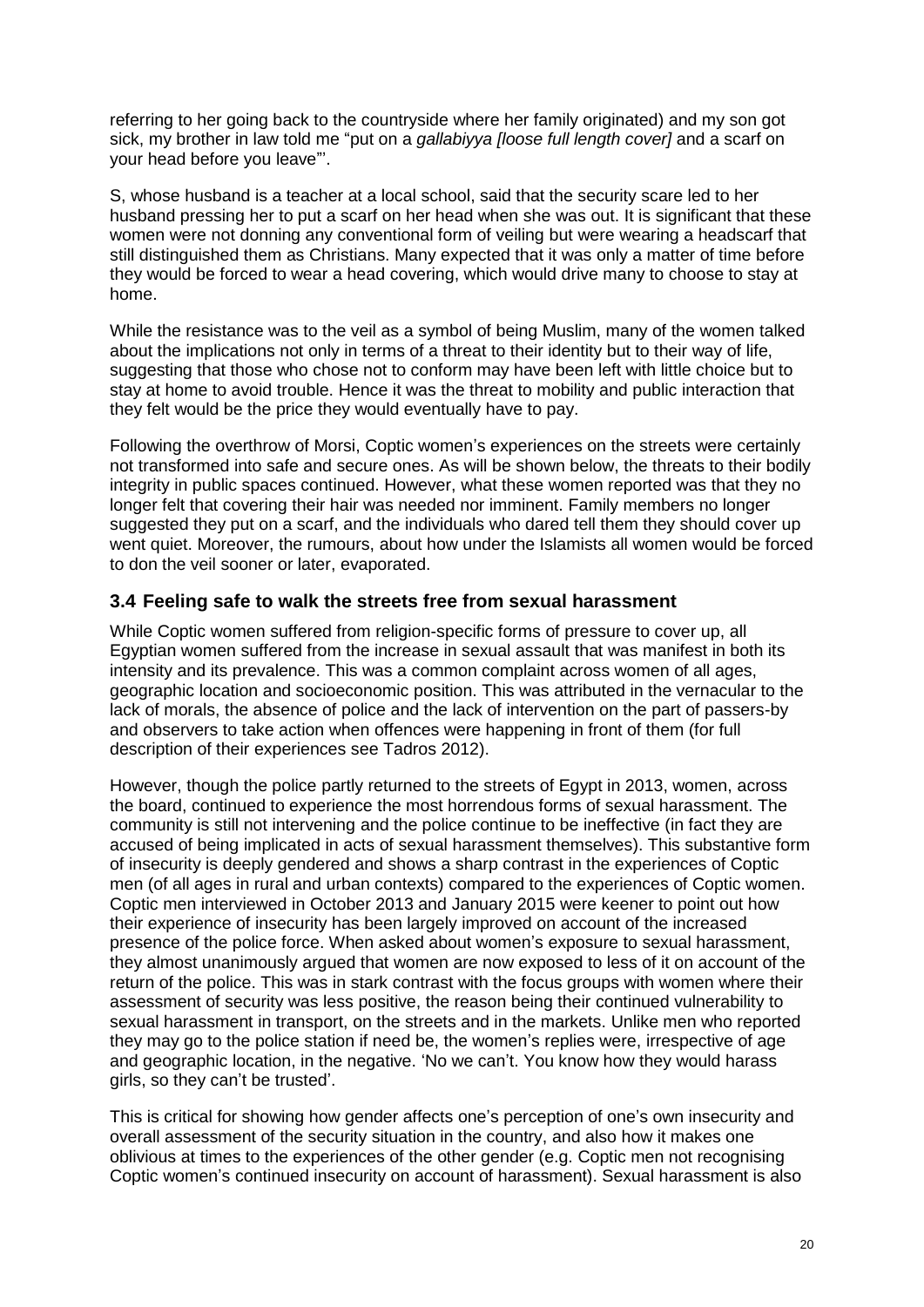a feature of feeling and experiencing insecurity that Coptic and Muslim women share in common and which makes their experience distinctive from that of men of both religious affiliation.

#### <span id="page-20-0"></span>**3.5 Insecurity as susceptibility to individual and organised acts of thuggery (***baltagah***)**

There have been many terms used to describe the absence of law and order or of a state to govern. The words used may be akin in meaning to fragility. They are *al dawla mekhala'a* – the state is disjointed like a broken piece of furniture, and *al balad mesh mamsoukah* – the country is not 'held together', it is in disintegration.

The most common source of violence and therefore a major source of insecurity for both Christians and Muslims since 2011 in particular has been the unrestrained and increasingly oppressive role of individual and organised thugs (*baltagah*). The increase in *baltageyah* activity is a highly complex phenomenon, one obvious link being to the lax security and the almost complete absence of the police in maintaining law and order after people rose against the thugs in 2011.

Interestingly, all the women in the focus groups talked about being subjected to a particular kind of economically motivated religious discrimination. While many Christians and Muslims had to pay protection money to thugs, especially if they or their families were in vulnerable positions, Christians felt they were in some instances targeted as a religious group. While the overall percentage of Muslims and Christians who reported paying protection to avert exposure to violence was small (1.3 per cent of the total sample), if disaggregated along religious lines, there is a striking difference in responses. Among Muslims, 0.9 per cent said they paid protection to avoid being attacked, whereas 2.3 per cent of Christians said they did.

Often in urban areas, protection took the form of paying a sum of money to be left to work without having property or assets attacked or taken. In rural areas, it sometimes took the form of payment of sums in order not to have one's land occupied. When one person said in the focus group they imposed the *jizya*, <sup>2</sup> another said 'it is *atawa* [protection money] because *jizya* is what a state imposes'. What is important here is the word *jizya* is deeply associated with the age of *dhimmitude* when Christians were allowed to live and work in return for paying a poll tax to the rulers. This vernacular reference to protection money as a *jizya* is highly indicative of the Christian fear that they may return to the state of *dhimmitude*, under Islamic rule.

After 30 June 2013, as the police gradually returned to maintaining law and order (if only partially), there was some reduction in the threat of thuggery.

People's perceptions were that the physical presence of the police force on the streets once more (even if they were not particularly active) had a restraining impact on the thugs. While they did not cease their activities, they became more restrained, less 'in your face' in their assaults and there were fewer incidents of kidnapping and violence. The second positive effect on thuggery came from a systematic police campaign to clear public and private spaces of weaponry.

People in the focus groups had an impression of greater security because they thought that post-2013 passers-by were more willing than previously to intervene to help victims of assault. One middle-aged Christian woman recalled that in 2012, her son was attacked by armed men who took his mobile phone and his money. Nobody came to his rescue. Now, she thinks that if it happened again, and he called for help, people would come to help him.

<sup>1</sup> Jizya is a special levy formerly imposed on People of the Book (Christians and Jews) living in Muslim majority populations under Islamic governance.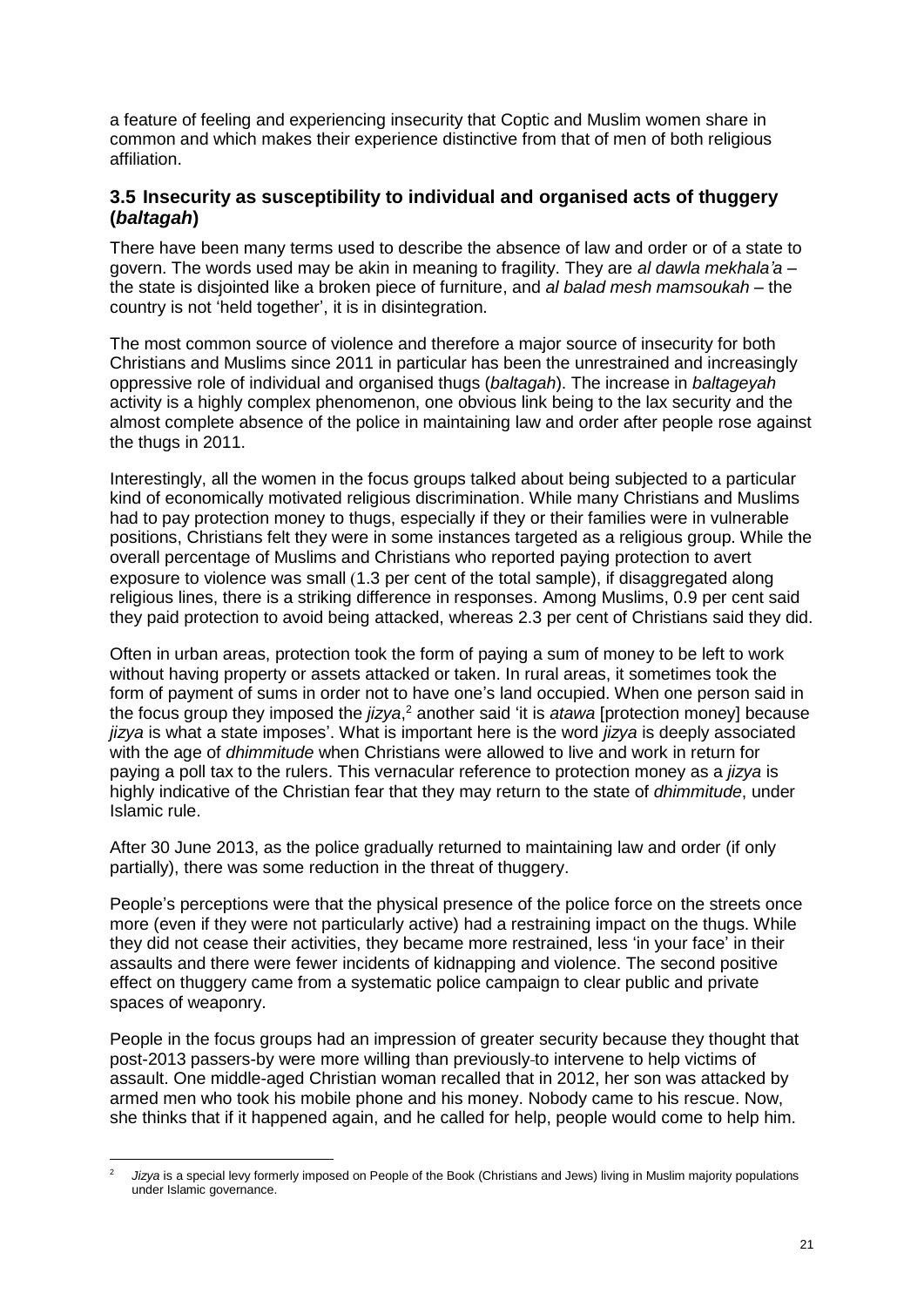She has no proof of that, it is purely conjecture, but it is indicative of a reduced sense of insecurity with respect to thuggery.

However, it is clearly evident that with the containment of the activities of thugs, Christians are, like Muslims, less exposed to what both had identified as a major source of insecurity. Also, for Christians, there is the unintended added advantage of feeling less vulnerable to religiously mediated acts of thuggery and protection payments.

#### <span id="page-21-0"></span>**3.6 Insecurity as a consequence of lawlessness: Loss of** *haybat al dawla*

The expressed yearning for strong governance runs the risk of creating another police state, especially in view of the strong desire among many for the political clearing of the Muslim Brotherhood.

In urban focus groups, whether in Cairo or in Minya, there were no gender differentials in the emphasis placed on a new kind of security apparatus that would neither be as oppressive as that of Mubarak nor as ineffective as that of Morsi. 'We want something new', they said. The differentiation was along age and demographic lines. In the two focus groups with middleaged Christians in the rural village of Al Amoudein, participants emphasised that they would only feel more secure if the security apparatus took the same form as that under Mubarak.

The focus groups that rejected a return to a Mubarak-style police state emphasised the need for a system that would not be oppressive to the people but would nevertheless eliminate the threat of the Muslim Brothers. In one focus group, when asked 'what would you do if you were president?', the two most popular responses were 'to rid the country of the Brothers and to institute security that would not persecute the people', and 'the most important thing in my opinion would be to instate someone with an iron hand and who would not persecute the people'. However, these were not voices who wanted to simply hand over power to someone strong – they also wanted to be able to remove officials who did not deliver on jobs, education, sewage, garbage, etc.

It is important to note that for the time being many young people see the new surveillance mechanisms being introduced, such as body-checking every person and verification of their identities at different traffic points, as quite acceptable, in order to allow the authorities to uproot 'undesirable elements'. Also noteworthy is that Coptic males experience far less harsh and intrusive police checks than their Muslim counterparts (the police are able to identify their religious identification from their ID cards). This is because the police don't see them as a threat to national security, being Christian, so they are not targeted. Hence one of the unintended outcomes of the resurgence in police activities is that Coptic men are not being targeted – and in fact they feel protected by the stringent new security regulations.

However, some members felt uncomfortable with that. One young man from Abou Qorqas announced: 'It is the Muslim Brotherhood today, but it may be us tomorrow'. Therefore, while Copts did to some extent benefit from the unintended consequences of a political cleansing of the Muslim Brotherhood, they were aware of the limitations of this as well. This could by no means be relied upon as an empowerment strategy because it did not emanate from a transformed security apparatus that became accountable to the people. What the young man feared in terms of security violations against Copts emanating from this lack of accountability was well founded: there were numerous incidents in 2013 and 2014 where the security apparatus violated the rights of Copts and used coercive measures to deny them justice in the face of sectarian violence (a key example is the police assault on individual houses in Nazlet Ebeid in Minya in 2014 after the residents had protested in front of the police station about the disappearance of a Coptic woman).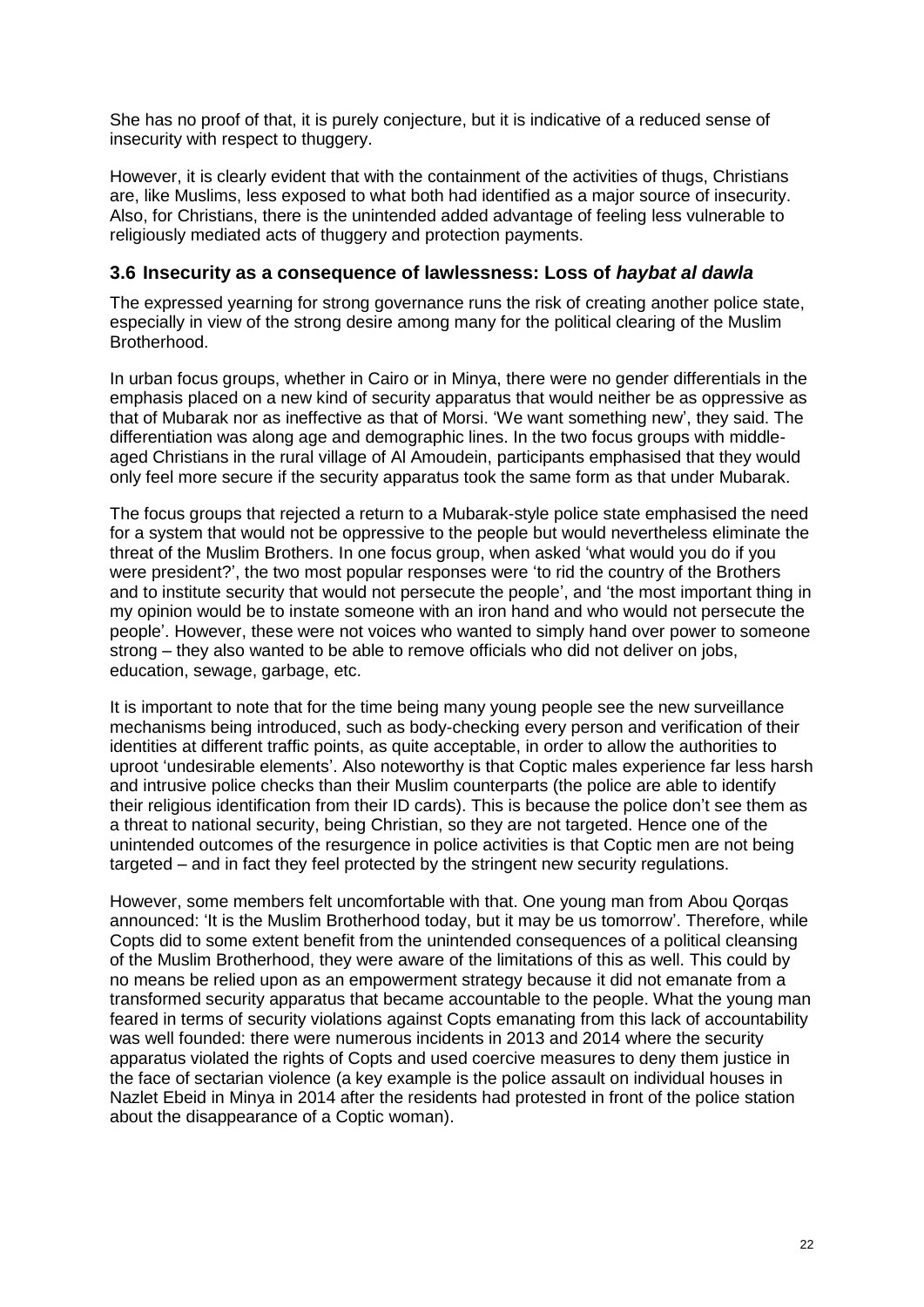#### <span id="page-22-0"></span>**3.7 National and territorial insecurity associated with the threat of terrorism**

The context in which Egyptians were responding to their own individual vulnerabilities was one of a region in complete disintegration, where there are collapsing states everywhere. To the east, Libya is in civil war and its borders are porous to terrorist activity. To the west, Syria is in a state of civil war and a portion of it is already occupied by ISIS. Further to the west, Iraq, which once had the second largest army in the region, is partly occupied by ISIS, and the rest of it is under a dysfunctional and incompetent government. To the south, Sudan has already been split into two countries after Western intervention. The perception that Egypt itself may lose part of Sinai to ISIS sympathisers was a threat that seemed very real.

As acts of violence against the new regime were instigated by the Muslim Brotherhood – a response to the overthrow of their president and his incarceration – the government launched an assault on its supporters, banned the movement and dubbed it a terrorist group and a threat to national security. During the first year after the overthrow of Morsi (July 2013 to May 2014), the question of whether reconciliation was the right pathway to end violence and instil a sense of security was being internally debated. Among those who had participated in the revolts of June 2013 against Morsi's regime, their opinions revealed no clear-cut relationship between reconciliation and violence (a major source of insecurity). Participants were asked the same question in three different ways. In all three cases, the answers suggest that these citizens are not prepared to accept that their security lies in pacifying the Muslim Brotherhood, with a slightly higher resistance to reconciliation on the part of Christians.

|                                                                           | <b>Muslim</b> | <b>Christian</b> | <b>Total</b> |
|---------------------------------------------------------------------------|---------------|------------------|--------------|
| Do you agree with the idea of reconciliation with the Musilm Brotherhood? |               |                  |              |
| Yes                                                                       | 21.9          | 8.1              | 18.1         |
| No                                                                        | 78.0          | 91.9             | 81.8         |
| Did not answer                                                            | 0.1           | 0.0              | 0.1          |
| Total                                                                     | 100.0         | 100.0            | 100.0        |
| If there is no reconciliation, do you think violence will increase?       |               |                  |              |
| Yes                                                                       | 67.9          | 56.5             | 64.5         |
| No                                                                        | 32.1          | 43.5             | 35.4         |
| Did not answer                                                            | 0.0           | 0.0              | 0.0          |
| Total                                                                     | 100.0         | 100.0            | 100.0        |
| If there is reconciliation, will violence decrease?                       |               |                  |              |
| Yes                                                                       | 32.0          | 26.9             | 30.6         |
| No                                                                        | 67.5          | 72.9             | 69.0         |
| Did not answer                                                            | 0.5           | 0.2              | 0.4          |
| Total                                                                     | 100.0         | 100.0            | 100.0        |

<span id="page-22-1"></span>**Table 3.3 Opinions on reconciliation with the Muslim Brotherhood (%)**

This sense of insecurity was compounded by Copts' suspicion that the West wanted to bring down the Egyptian state and that the Western press was used to suggest that the 30 June revolt was a coup rather than a revolution. In all the focus groups, whether in Minya or in Cairo, people said they responded to Al-Sissi's request for a mandate to take action against the Muslim Brotherhood because they wanted to show the world that the 30 June events were a people's revolution. By participating in the street parade to give Al-Sissi the mandate to quell the Brothers, they were making two statements: first, that they support the military obliteration of the Muslim Brotherhood and second, sending a 'message to the West'. In Egypt there was always a widely pervasive view of the Copts as supporters of the West on account of the assumed common religious identity (premised on the belief that the West is Christian).

In view of the fact that the Copts have always been perceived in the narratives of ordinary people as affiliated with the West through an assumed common Christian identity, the animosity expressed towards the US and the urge to resist it by taking to the streets was interesting. This shows that the vernacular is not only about parochial security needs and threats but also about the interface with global forces. The impact of those forces is felt very tangibly and their influence is not only on the cognitive level, but also behavioural. People felt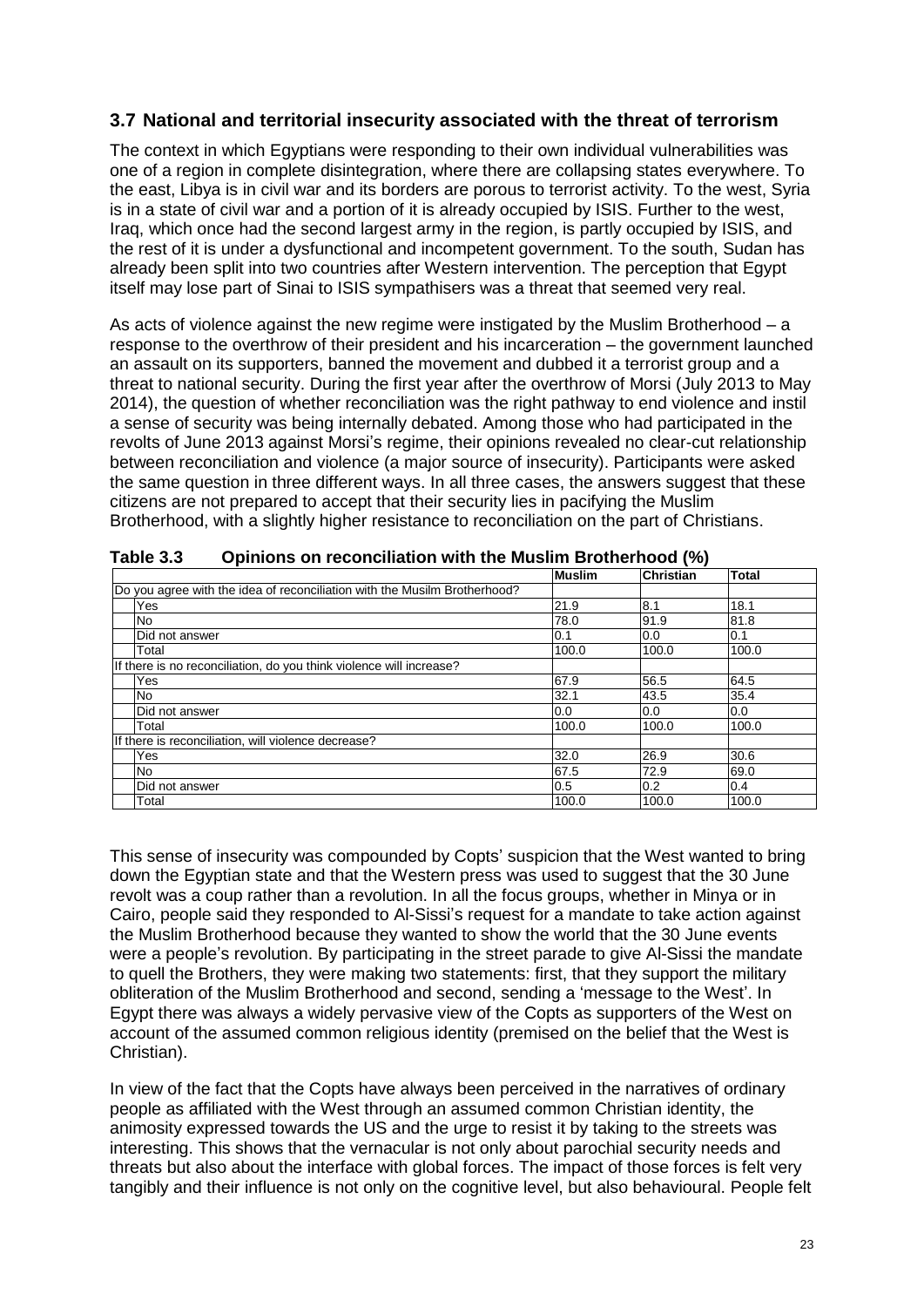propelled to take to the streets to demonstrate to the West that they rejected their vision of what happened in Egypt (coup) and what should happen (reinstatement of Morsi or at least the reinstatement of the Muslim Brotherhood).

Heba, a young woman in the urban town of Abou Qorqas in Minya, said that when she saw Al-Sissi on the television, calling upon people to go down, she wanted to go down to the streets that very hour: 'it is like someone is sinking and you need anything to hold on to, we were holding onto Al-Sissi'.

This deluge of responsiveness to, first, Al-Sissi as saviour and, second, the army as the guardian of the people against terrorism, was perplexing in the light of the Maspero Massacre of 2011 (see above). When asked what accounts for their support for Al-Sissi in the light of this bloody military record, the answers were highly revealing. Young people confided that while they had not forgotten about the army atrocities against the Copts in 2011, they always have to opt for the choice that would incur least harm. It is a case of choosing the best of the worst scenarios available. As one member of the focus group pointed out, other than the military and the Islamists, was there any other viable third option? In their estimation, there wasn't. Hence, it was not a case of collective amnesia about the army as a source of insecurity, but a more realistic analysis of the power dynamics of the limited political choices that they saw as available to them. The army is not only less of a security threat than the Muslim Brotherhood, but also the only safeguard they have against Islamist militant groups taking over and exposing them to greater hardship.

On the other hand, while there is an endorsement of the protection against the 'terrorist threat' offered by the army and the police, many were concerned that national territorial security – in particular on the borders of Egypt – would become their primary occupation at the expense of protection for citizens in their everyday lives.

#### <span id="page-23-0"></span>**3.8 Insecurity as complete hopelessness for the future generation**

One young man in Minya commented that 'the Muslim Brotherhood were not rejected because they were an Islamic group but because there was no indicator that the country was going forwards'.

However, the view that there was very little likelihood of the Copts maintaining a modicum of rights under the Muslim Brotherhood suggests that some of the insecurity emanated from a rejection of the possibility of long-term survival under the ideological banner of Islamism. Certainly some of the fears emanated from rumours about what might happen if the Islamists were empowered, for example Christians would be shunned and restrictions on their worship introduced and women made to cover their hair. But what was particularly interesting is that this insecurity was projected into the future. Middle-aged Coptic women in both urban and rural contexts talked about their anxiety not being for the present but for the future of their children, in particularly that of their sons.

This fear for the future emanated partly from their lived experience under the Muslim Brothers but it was also identity-based, deriving from a fear of a reversion in the modicum of status and rights they enjoy in a political order where, theoretically at least, citizenship rights are not consistently and systematically mediated by religion. It is not surprising therefore that immediately after the fall of the Muslim Brotherhood, many women and men in focus groups expressed fears about the ultra-radical and conservative group, the Salafis, taking over.

In 2015, two years after the 2013 revolution, the fact that the Salafis seemed to be politically contained gave many hope that it would not be a case of swapping one Islamist rule for another. However, in focus groups, hopelessness was replaced with hope for prospects of achieving full equality. In other words, the sense of insecurity was replaced with a sense of minimal insecurity. The word consistently being used in these conversations was that this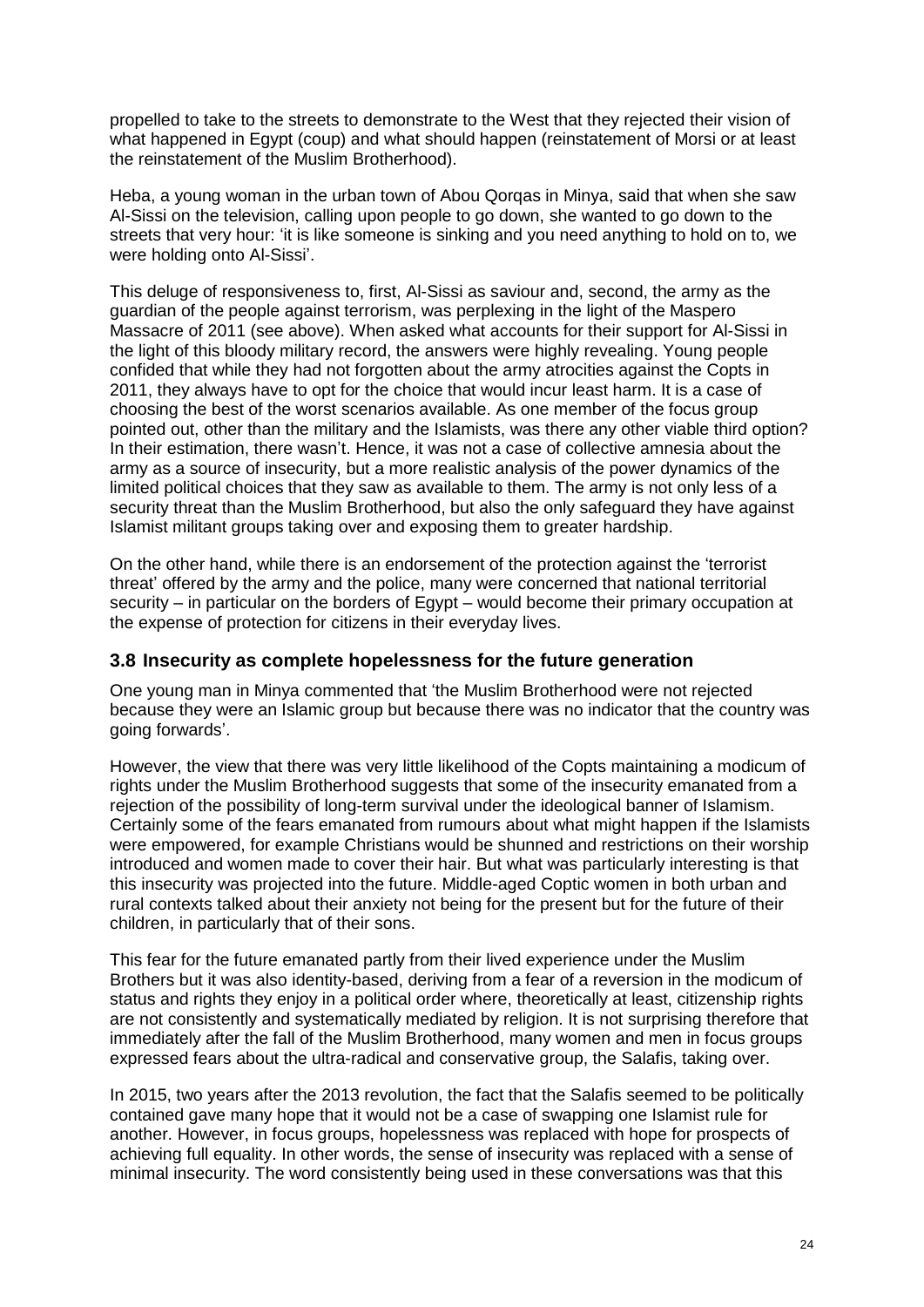current situation is *ahwam*, suggesting that their current predicament pales next to the previous one. Herein lies the key to understanding the great disconnect between authors who speak of Copts not enjoying their rights after the 2013 revolution and the Copts' own way of understanding reality. By decrypting the vernacular, it becomes clear that the Copts have no illusions that the change of regime will rid the country of religious discrimination, but it offers, at least, the chance that it will be better than anything they had experienced and hoped for under the Brothers. Two comparisons may perhaps help in further illuminating this. The first is the revolution of 2011, which brought hope of 'bread, freedom and social justice'. In that sense, the political choice of the people to support the revolution emanated from aspirations for the fulfilment of their citizen rights. But for the Copts the political choice to reject the Brothers and support Al-Sissi emanated from aspirations to suffer fewer citizenship violations and experience less insecurity, as opposed to aspirations to acquire more rights.

Another insight into the security/insecurity interface is offered in the differential way in which the young women in Minya (focus group 2013) spoke about the future. All the young women in the group agreed that the change of regime did not bring a massive improvement in women's vulnerability to sexual assault in public spaces. However, they said that they do hope that it may improve in the future – more so, they argued, than the prospects of future improved status for Copts: 'It will take a lot more than a revolution to change that', they said.

However, when the discussion moved on to what would make the future better for the Copts, there were some recurring themes across all the focus groups, irrespective of age, gender or geographical location. All emphasised the realm of education as critically important for building a new conscience that challenges fanaticism. They all also emphasised the importance of the economy and improved security for all Egyptians. This list of desired changes is interesting in that they are not measures that focus on the position and status of Copts (such as better representation in politics or more churches) but interventions aimed at the population at large, whose unintended outcomes would be beneficial to all. The policy implications here are not that it is not a priority for the government to redress gaps in inequalities in representation and inhibitions on freedom of worship, as these are needed as citizenship rights. It is rather to draw attention to how the quality of daily interactions and relations is so crucial for their cognitive identification of how well (or not) Copts fare as Christians among Muslims or as citizens bound by a common Egyptian identity.

|               | --            |                  |       |  |  |
|---------------|---------------|------------------|-------|--|--|
|               | <b>Muslim</b> | <b>Christian</b> | Total |  |  |
| Increase      | 20.3          | 11.4             | 17.7  |  |  |
| Stay the same | 9.8           | 18.1             | 19.4  |  |  |
| Go down       | 27.2          | 38.4             | 30.4  |  |  |
| Do not know   | 42.8          | 41.3             | 42.5  |  |  |
| Do not answer | 0.0           | 0.2              | 10.0  |  |  |
| Total         | 100.0         | 100.0            | 100.0 |  |  |

<span id="page-24-1"></span>**Table 3.4 Do you expect violence in the next two years will… (%)**

#### <span id="page-24-0"></span>**3.9 Security/safety as peaceful harmonious living with the other**

In the focus group comprising Muslim and Christian women facilitated by two facilitators, a Christian and a Muslim, in November 2013, a very intense confrontation happened, using very vernacular ways of alluding to deeply divisive issues. There was a great deal of subtext, and as the conversations progressed, two camps emerged, one Muslim and one Christian. However, they were also holding each other's 'religious community' accountable for what they saw as infringements that had created rifts between them. One of the sites for this was the role of mosques and churches in their communities.

*Zeinab (Muslim):* The role of men of religion is important for calming people and propelling them to love each other.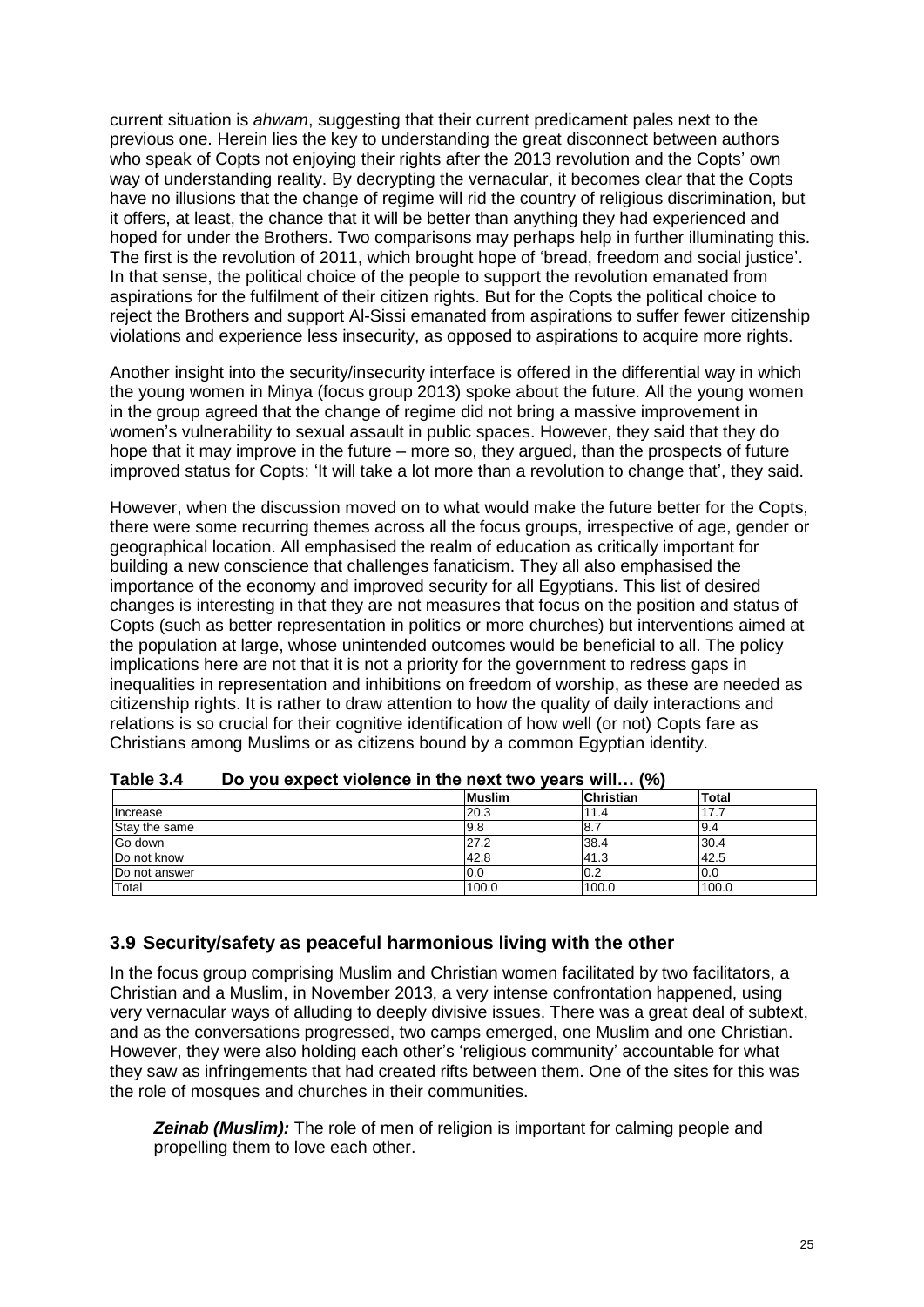*A (Muslim):* Their role is important in the mosque and the church so that they would implant in children good mores like love and tolerance and therefore the child would be raised from an early age to be good.

*M (Muslim):* They should direct people in religious affairs and not politics and he should not direct someone to be with this party or that.

*S (Muslim):* Their role is important because they should be to calm things down even if there is *fitna*, they should calm things down. During the *hijra*, the person who directed the Prophet to the *hijra* was a Christian.

*Af (Christian):* Their role is very influential on people. Here there was a sheikh who used to say 'Rise You Muslims, see what the infidels are doing!' Of course lots of people responded and were mobilised against the Christians. Me too, if I went to church and the priest said to me something to this effect, I would be loaded [mobilised]. *H* (Christian): I wish AI Azhar [institution] would play a better role than this and would play a stronger role.

*MR (Christian):* My opinion is that the church and mosque should get out of politics and do religion only.

A: The church should be out of politics and teach religion only.

S, H and A all agree.

Without directly pointing fingers, each party was indirectly calling the other's religious institution to account for inciting sectarianism. The Christians were holding the sheikh in the mosque directly responsible for inciting people to attack them as 'infidels' and the Muslims were holding the church accountable not for mobilising the congregation but for failing to calm people down, calling upon Christians not to join the revolts against Morsi. The church had not responded to President Morsi's request that it call upon its congregations not to join the protests, saying that it does not intervene in politics, neither endorsing nor opposing their participation since it is an entirely individual decision. Muslims interpreted the reluctance to call upon people not to protest as indirect support for the revolution. These accountability mechanisms in the vernacular do not fall within the remit of conventional ways for people to hold to account a party they feel is responsible for wrongdoing. However, they do suggest a desire to engage with the real issues without becoming personally hurtful 'on account of all of us being neighbours'.

One of the facilitators confided afterwards that she was particularly worried that the discussions would spill over into open confrontation as the situation was becoming very tense. There were very clear opposing views based on political affiliations. The Muslims in the focus group who had previously supported the Morsi regime spoke about the harshness and cruelty of the police and how things had become worse while the Christians defended the police as being shot every day while trying to reinstate security. The Muslims spoke about how prices had increased dramatically after the overthrow of Morsi; the Christians spoke about how there were no more electricity cuts or severe shortages of staple items.

However, the discussions shifted towards common grievances. For example, when one Christian participant mentioned how her husband started restricting her mobility (as a consequence of the absence of security), a Muslim woman said her husband was acting the same way. After more than an hour of discussions, participants in the focus group ended with a desire to go beyond blaming each other and to put aside what had gone before and move forwards. The following are the closing words of that intense focus group discussion.

*A (Christian)* explained how she is teaching her daughter to respond to any queries about whether she is Christian or Muslim by telling the person we are all one, we all love each other.

*MR (Christian)* said that she hoped to be positive, to speak her opinion (openly) and teach her children to do likewise.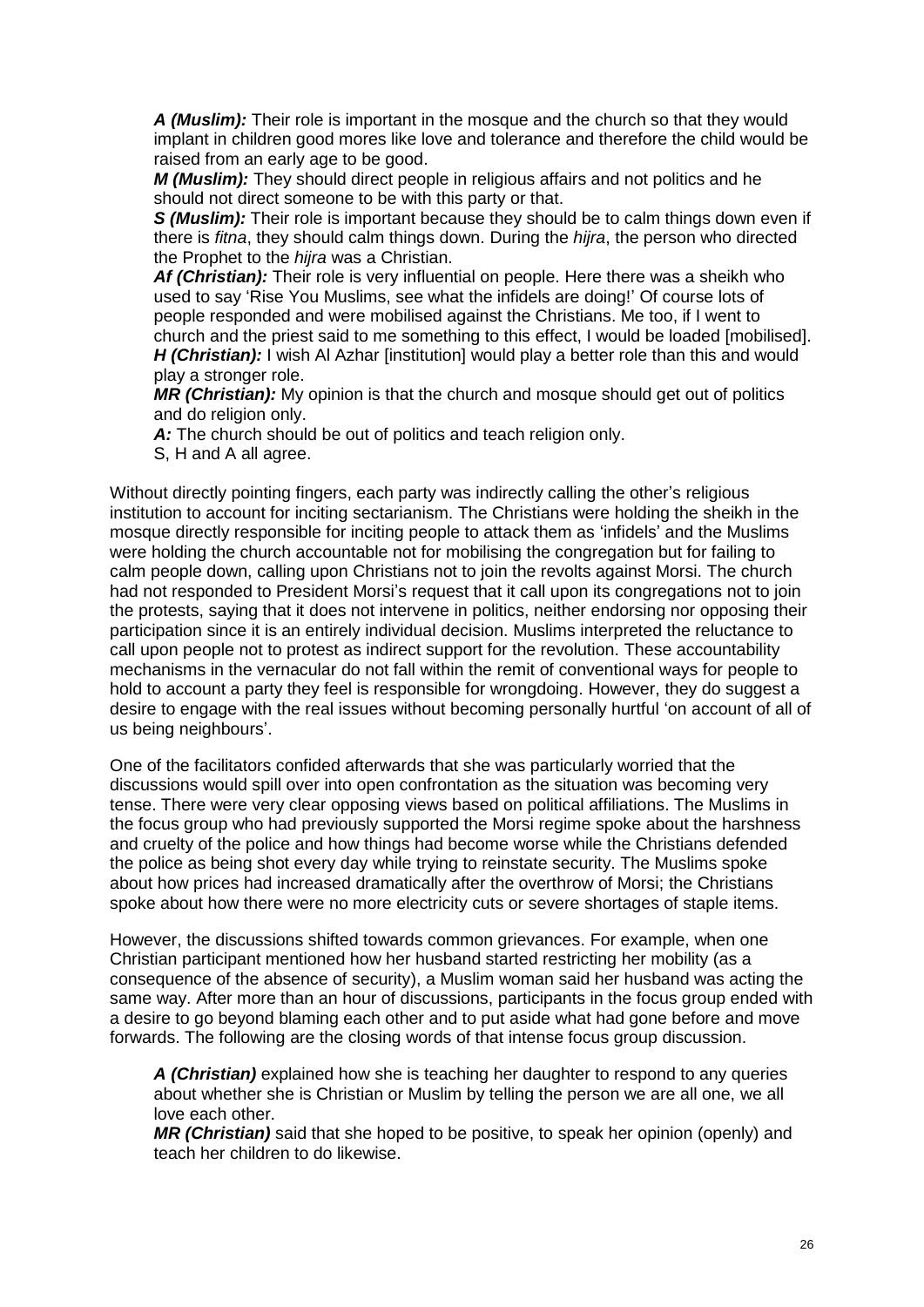*S (Muslim)*: I want us all to *go back* to loving each other and make up with each other, I try and teach my children that.

**Zeinab (Muslim):** I would like to interact with everyone freely and he accepts me and I accept and win him over.

In a separate, all-Christian, focus group, security was interpreted as peaceful coexistence.

*S:* (I wish) that we live in peace and security/safety (*amaan*). *M:* to live in peace. The best thing is that we are now one hand. A lot of misfortunes have led to the injury and killings of Christians and Muslims. *N:* I wish I could live in *amaan* and have good relations with Muslims because at the beginning I used to fear relating to them in all honesty and love, and this will come with

*amaan* [safety/security]. Without peace, we won't be able to live.

These vernacular conceptions of security are critically important to understanding the desire for safety not as protection against the religious 'other' but as protection through embeddedness in harmonious relations with the religious 'other'. These are the relationships that are key to building relations that are not just characterised by tolerance and 'each to their own', but are interdependent and involve a degree of openness in relation to the 'other' without inhibition or fear. It is important to note that this reading of their security aspirations emanated from a particular juncture in time, through engagements with a set of relations. These need to be revisited through longitudinal research to examine how perceptions and interpretation of relations unfold.

## <span id="page-26-0"></span>4 Conclusion

This paper has presented an analysis of different Coptic groups' multiple experiences of the ebb and flows of securities and insecurities through a study of the vernacular forms of expression using focus groups. The study of vernacular securities has helped to uncover the multiple forms of citizen voice, agency and embedded relations on a local level. By examining these, one is able to make inroads in explaining what accounts for the discrepancy between the elitists' accounts of Copt support for authoritarianism and their political actions (such as revolting against authoritarian regimes). As Bubandt (2005) noted, vernacular securities represent a different ontological political project. The nine different meanings of security and insecurity articulated by Copts in this study show that they use the terms to mean far more complex and multidimensional features than those used by authors when they wrote about Copts and security.

By examining vernacular notions of security/insecurity, it becomes clear that, firstly, the Copts regard the source of sectarian assault as that of a pro-Islamist bloc avenging the overthrow of their president by a systematic backlash against the Christians. The discussion of the first and second dimensions of insecurity highlighted above showed in very tangible terms what ideological encroachment looks like on the ground. Copts' narratives clearly indicated that they perceived that discriminatory discourses and acts were driven by an ideology of Islamist supremacy that found its legitimacy, real or perceived, from an Islamist government in leadership. This was experienced as subordination, to the extent that Copts' subsequent exposure to a violent backlash by the Islamists after the overthrow of Morsi was interpreted as a price they had to pay for their liberation. Thus, another key to understanding complacency about continued security threats is in terms of the narratives of current insecurity being the cost of freedom from the most deeply felt threat of all – living in the shadows of an Islamist-inspired regime. One of the unintended outcomes of the overthrow of Morsi was the uprooting of particular forms of discriminatory practices that had infiltrated public life throughout his tenure. This reduced Copts' sense of alienation from the wider political community which was an important measure of their insecurity.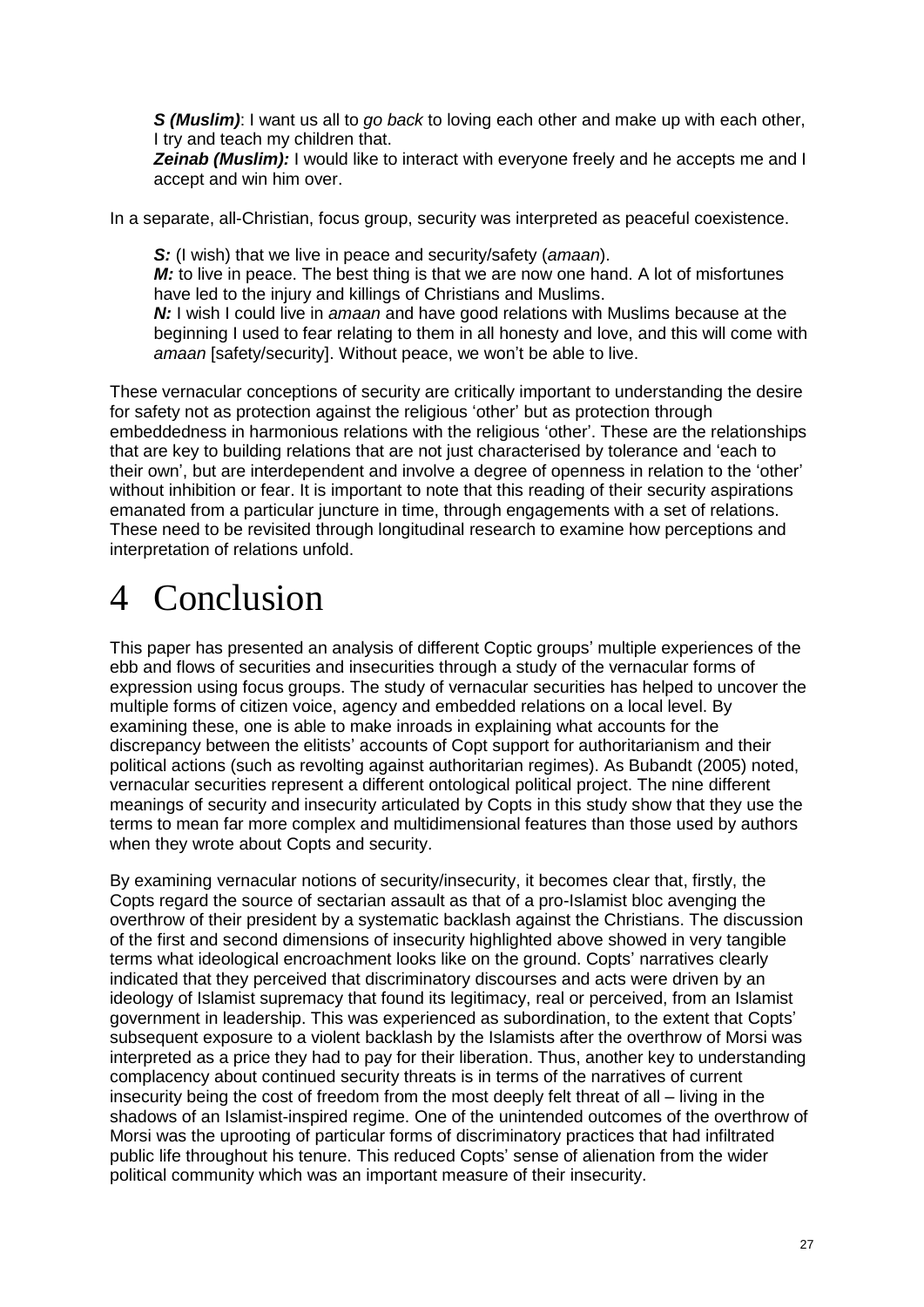However, if the Sissi regime engages in coalitional politics with Islamist forces and movements, there is likely to be, sooner or later, a violent reaction from the Copts, whether through local civil society actors or through organisations in the Diaspora. This is because the rejection of the Morsi regime was not only a rejection of the Muslim Brotherhood organisations but Islamism as a political movement ideologically. Even if Al-Sissi were to forge an entente with the Coptic Pope personally, this would not prevent Copts from collectively revolting in reaction to flagrant abuses of human rights, independently of the Coptic church leadership.

The Copts view the military intervention in support of the uprising against the Morsi regime as a heroic deed, and regard the army as liberators. However, this celebration of the army as saviour can neither be attributed to redress for past injustice nor the adoption of a pro-Coptic series of policies. Rather, it is a case of betting on the contender that is likely to incur the fewest insecurities. It is a reflection of the depth of animosity to Islamist rule and its vendetta against the Copts during and after its reign, rather than an adoration of the military. This can only be captured through a vernacular lens on people's adoption of a policy of minimal insecurity rather than maximum security.

The many nuanced understandings of the function of security revealed in the vernacular helps to unravel contradictory sentiments towards the state security apparatus. The security apparatus has been known since the Mubarak regime to be a key actor (in some instances the source of) in sectarian violence against Christians, yet the narratives of ordinary Copts refer to the desire for more security. This needs to be unpacked as it means a lot of different things.

One of the unintended consequences of the greater functionality of the police force is that Copts' vulnerability to religion-targeted forms of discrimination had decreased to a certain extent (though many forms of sectarian violence and assault continue). The role of the security forces in the political cleansing of the Muslim Brotherhood and broader pro-Morsi factions has also had the unintended outcome that Christian men at least are not being seen as a threat to the regime. In fact, the dubbing of that faction as terrorist has also benefited Christian men since they were targeted together with police and army personnel in the attacks. On the other hand, as expressed especially among young Copts, they are also acutely aware that a security apparatus that enjoys enormous power and is unaccountable can also target and oppress them, as they had already experienced in the governorate of Minya.

The limitations of the study of vernacular securities need to also be taken into account: perceptions are both space- and time-bound. The perceptions of the villagers in many locations in Upper Egypt who continue to experience kidnappings, demands for protection money and violence may ultimately be different from those of people in other parts of the country. Their perceptions are also time-bound in that major sectarian events, assaults or government practices could shift perspectives from one based on an overall favourable assessment of the situation compared to that of 2012, to one of anger and disillusionment if the government's policies severely undermine Christians' rights as Egyptian citizens and as Copts.

# <span id="page-27-0"></span>5 Policy messages/issues

### <span id="page-27-1"></span>**5.1 Policy messages on communal relations in Egypt**

5.1.1. The key message for future research on communal relations in Egypt, the status and situation of Copts, is the critical importance of capturing citizen voices and perspectives. This is crucial on two accounts: (i) to go beyond top-down elitist analysis that is often disconnected from the cognitive experiences of ordinary citizens; and (ii) to complement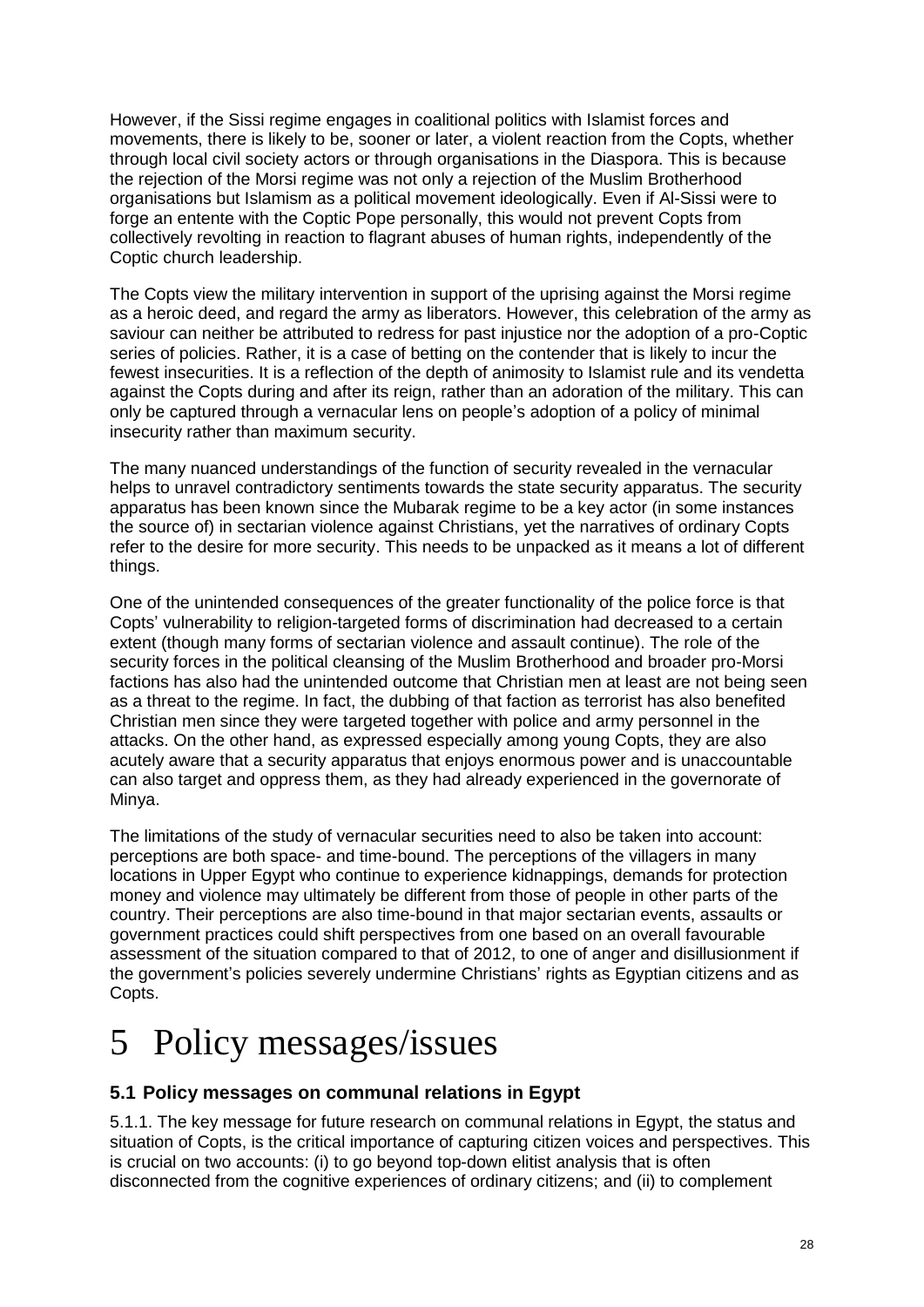universalistic measurements that quantify numbers of incidents of violence, persons killed, property destroyed etc. with a broader set of indicators emanating from everyday experiences of violence and sectarian encroachments.

5.1.2 The study of the vernacular politics of securities/insecurities among Copts needs to be informed by an awareness that this is not only about alternative perspectives but an alternative ontological project that is informed by hidden transcripts, shared in certain spaces where positionality and trust are key.

5.1.3 While Copts' narratives are of minimising insecurities, the policy goal on all levels should be one of equal and full rights for all.

5.1.4 There is an inverse relationship involved in increased powers of Islamist political parties, movements, diffusion of ideology, formal or informal governance and the cognitive and material disempowerment of Copts as a religious minority. This also includes alliances or deals between the Egyptian government and any of the Islamist political forces on the ground across the ideological spectrum (i.e. those dubbed 'moderates' and those dubbed 'jihadist'). Any deepening of the Islamisation of politics and society is likely to increase tensions and open confrontation.

5.1.5 While the above policy is generic in its inference for all Copts in general, intersectionality of identity leads to differentiated experiences of insecurities. One of the most important for Coptic women is sexual harassment in public spaces. They share this with their Muslim counterparts, but also experience specific dimensions of this harassment as a consequence of being unveiled.

5.1.6 Addressing the problem of *baltageya* (thugs) in Egypt broadly will have a doubly positive impact on the everyday lives of Christians as they tend to be especially vulnerable to kidnappings, land occupations and protection demands.

5.1.7 Education at all levels, both formal and informal, is a key site for the perpetuation of sectarianism, sometimes reaching violent levels. This should be prioritised in a holistic way, not only in terms of curriculum but also the system in its entirety.

5.1.8 Hate speech against Christians, whether from mosques, satellite broadcasting or other forms of media, should be closely monitored. Where relevant, community naming and shaming of such practices should be encouraged.

5.1.9 Public transport is yet another key site for sectarian encroachments, and should be addressed by encouraging community naming and shaming, in addition to security measures to make public spaces safe for all.

#### <span id="page-28-0"></span>**5.2 Policy messages for researchers, practitioners and activists' use of vernacular politics in heterogeneous societies with minority populations**

5.2.1 It is critically important to recognise vernacular politics and securities/insecurities not as offering a different toolkit for research, but as a different ontological project, which requires particular sensitivity to the positionality of the researcher, the specific contextual dynamics and the need for a different lens cognisant of the value of alternative understandings and narratives of the marginalised.

5.2.2 Engaging in the vernacular requires a recognition of the variations in each given group. Communities are often multivocal and variations can sometimes be identified across many identity axes, such as age, gender, geographic location, class, political orientation, family background, etc. Perceptions and understandings of security and politics are also, by default, varied and diverse.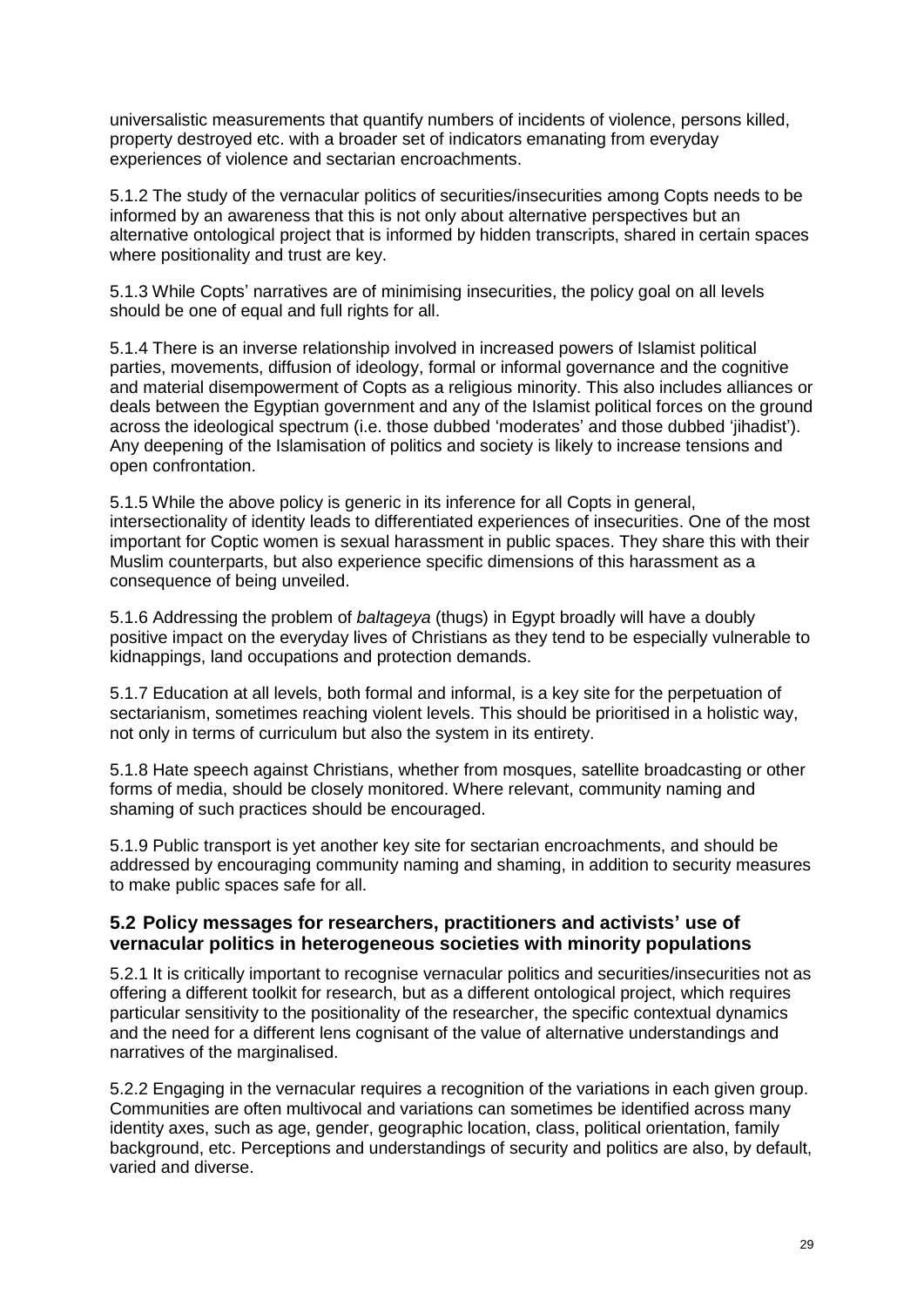5.2.3 Building on the work of vernacular security studies scholars, we propose a framework that examines:

- how security/insecurity is understood;
- iInternal variations in its understanding;
- its features in terms of the characteristics through which it manifests itself;
- the actors and network of relationships through which it is conveyed;
- its impact/outcome.

5.2.4 The capture of local agential perspectives on securities/insecurities is extremely useful for informing large sample surveys, complementing standard measurements of violence and insecurity with more specific ones that have been identified from within the local communities. If recurring themes/practices appear across different local spaces and with different groups as sources of and sites at which discrimination/persecution tends to manifest itself, these can then be integrated into the design of the study. The specific manifestations can become measurable indicators and integrated into large surveys.

5.2.5 In view of how fluid and dynamic agential perspectives of social relations are, it is critically important that this reality check (i.e. capturing their experiences) is undertaken on a regular basis, through longitudinal studies. Viewpoints and interpretations of reality change not only according to local-level factors, but also because national, regional and international dynamics can be interpreted in a particular way or have a specific ripple effect. Hence longitudinal studies are critical for capturing changes and shifts.

5.2.6 The process of capturing agential perspectives from below has revealed the importance of taking into account not only the material dimensions of inequalities (i.e. in access to resources and services) but also the non-material dimensions of how exclusionary ideology is experienced on the ground in day-to-day interactions, including those that are non-factual such as the circulation of rumours. This highlights the importance of not only experiences of discrimination but also the cognitive aspects of how people conceive and perceive of the threats on the ground, real or imaginary.

5.2.7 The positionality of researchers involved in capturing local perspectives on social dynamics and interactions is critically important in contexts where members of discriminated communities use 'dual talk', one aimed at the outsiders intended to be placatory and the other used among them, away from external gaze. The subtext here is important and can only be captured if there is a relationship of trust between the researcher and the participants of the study.

5.2.8 There is also the potential for informal mediation of restorative justice, if communicating this to the 'religious other' is done in ways that may be conducive to creating informal mechanisms of accountability and restorative relations.

5.2.9 While local agential perspectives may be captured at a local level, it is critically important to also examine ways in which they are linked to national and even global securities and insecurities. The generation of local-level knowledge should be seen as still embedded in broader security projects.

<span id="page-29-0"></span>5.2.10 The examination of how people relate to security/insecurity should also seek to capture how these processes not only affect 'insider/outsider relations' but internal dynamics within members of the same group or community. These are key for capturing less conspicuous power relations that can be deeply influential.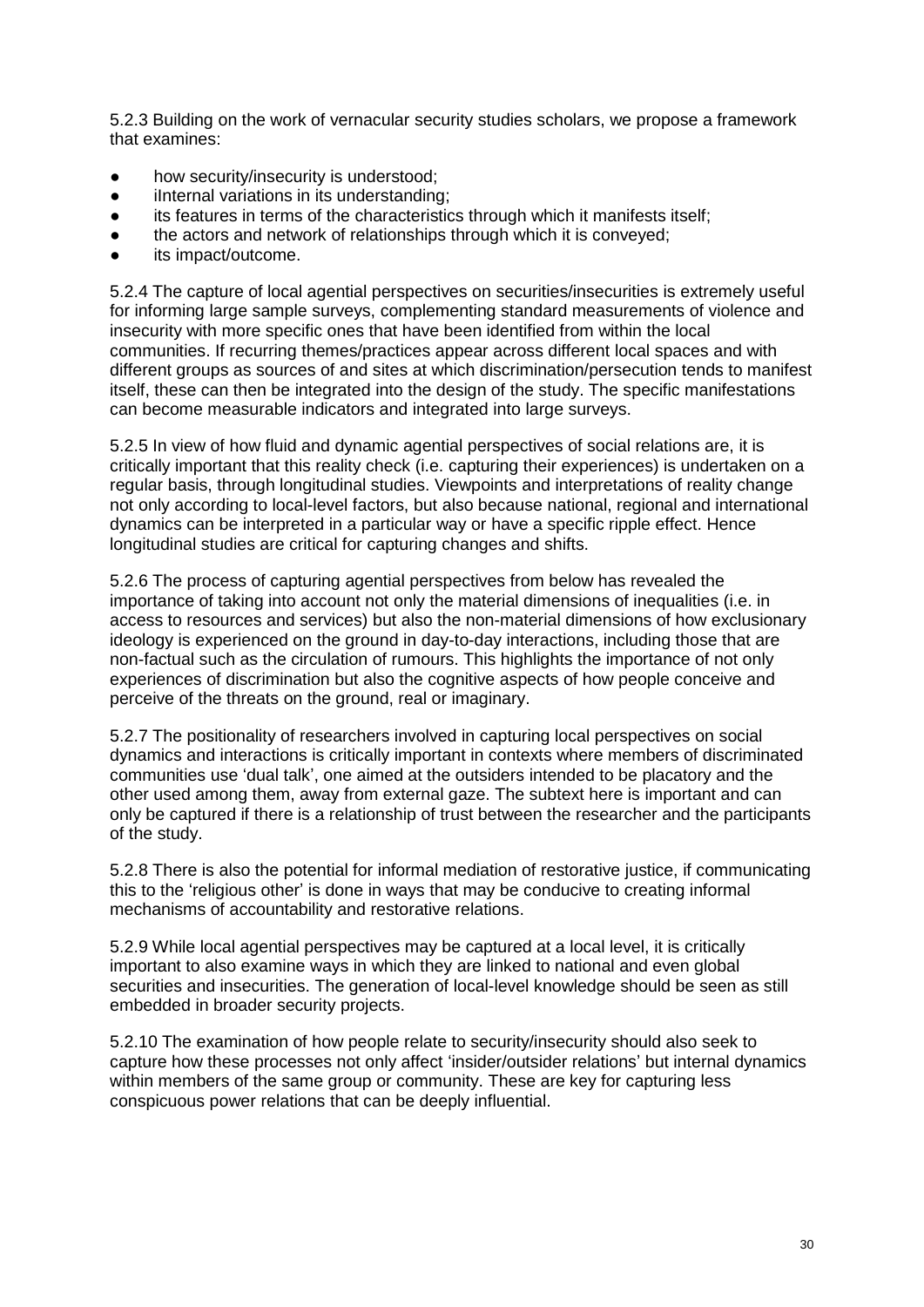### References

- Amin, S. (2015) 'What Now for Egypt's Christians?', *Al Ahram* online, [http://english.ahram.org.eg/NewsContent/4/0/120046/Opinion/0/What-now-for-Egypts-](http://english.ahram.org.eg/NewsContent/4/0/120046/Opinion/0/What-now-for-Egypts-Christians.aspx)[Christians.aspx](http://english.ahram.org.eg/NewsContent/4/0/120046/Opinion/0/What-now-for-Egypts-Christians.aspx) (accessed 7 April 2015)
- Bubandt, N. (2005) 'Vernacular Security: The Politics of Feeling Safe in Global, National and Local Worlds', *Security Dialogue* 36.3
- BBC (2013) Interview with Tariq Ramadan, 'Tariq Ramadan: 'Egypt is Returning to a Mubarak Era',' August 20, [www.bbc.co.uk/news/world-middle-east-23772361](http://www.bbc.co.uk/news/world-middle-east-23772361) (accessed 7 April 2015)
- El Erian, G. (2014) ['The Egyptian State and the Religious Sphere,](http://carnegie-mec.org/2014/09/18/egyptian-state-and-religious-sphere/hpac) Carnegie Endowment for International Peace, 18 December', [http://carnegie-mec.org/2014/12/18/coptic-church](http://carnegie-mec.org/2014/12/18/coptic-church-and-politics-in-egypt)[and-politics-in-egypt](http://carnegie-mec.org/2014/12/18/coptic-church-and-politics-in-egypt)
- Fayek, M. (2015) 'Coptic Church Mixing Politics with Religion', *Opendemocracy*, 25 January, [www.opendemocracy.net/arab-awakening/mina-fayek/coptic-church-mixing-politics](http://www.opendemocracy.net/arab-awakening/mina-fayek/coptic-church-mixing-politics-with-religion)[with-religion](http://www.opendemocracy.net/arab-awakening/mina-fayek/coptic-church-mixing-politics-with-religion) (accessed 7 April 2015)
- Hamzawy, A. (2015) 'The Defining Lines between the Demand for Citizenship and Equality and Justification for Authoritarianism', *Al Shorouk*, 8 January (in Arabic), [www.shorouknews.com/columns/view.aspx?cdate=08012015&id=80d49cd1–465c-](http://www.shorouknews.com/columns/view.aspx?cdate=08012015&id=80d49cd1-465c-4f7e-9697-86c67c8ae41b)[4f7e-9697–86c67c8ae41b](http://www.shorouknews.com/columns/view.aspx?cdate=08012015&id=80d49cd1-465c-4f7e-9697-86c67c8ae41b) (accessed 10 January 2015)
- Hanna, T (2013) 'Supporters of the Uprooted (President) Attack the Church in Degla', *Watani,* 28 July 2013 (in Arabic), [www.wataninet.com/watani\\_Article\\_Details.aspx?A=43278](http://www.wataninet.com/watani_Article_Details.aspx?A=43278)
- Human Rights Watch (2013) 'Egypt: Sectarian Attacks Amid Political Crisis', *Human Rights Watch News*, 23 July, [www.hrw.org/news/2013/07/23/egypt-sectarian-attacks-amid](http://www.hrw.org/news/2013/07/23/egypt-sectarian-attacks-amid-political-crisis)[political-crisis](http://www.hrw.org/news/2013/07/23/egypt-sectarian-attacks-amid-political-crisis) (accessed 7 April 2015)
- Ibrahim, V. (2013) *The Copts of Egypt The Challenges of Modernisation and Identity*, London: IB Taurus
- Jarvis, L. and Lister, M. (2013) ['Vernacular Securities and Their Study: A Qualitative Analysis](http://scholar.google.com/citations?view_op=view_citation&hl=ru&user=na26xzEAAAAJ&citation_for_view=na26xzEAAAAJ:5nxA0vEk-isC)  [and Research Agenda'](http://scholar.google.com/citations?view_op=view_citation&hl=ru&user=na26xzEAAAAJ&citation_for_view=na26xzEAAAAJ:5nxA0vEk-isC), *International Relations* 27.2: 158–79
- Luckham, R. and Kirk, T. (2013) 'Understanding Security in the Vernacular in Hybrid Political Contexts: A Critical Survey', *Conflict, Security and Development* 13.3: 339–59
- Rahouma, M. (2013) 'El Watan Records 64 Cases of Assaults on Churches and Copts in 12 Hours', *El Watan* (in Arabic), 15 August, [www.elwatannews.com/news/details/260930](http://www.elwatannews.com/news/details/260930) (accessed 8 December 2013)
- Tadros, M. (2014) 'Settling after the Revolts? Egypt's Political Settlements and Violent Transition', *IDS Evidence Report 57* (March 2014), [http://opendocs.ids.ac.uk/opendocs/bitstream/handle/123456789/3545/ER57%20Settli](http://opendocs.ids.ac.uk/opendocs/bitstream/handle/123456789/3545/ER57%20Settling%20After%20the%20Revolts%20Egypt%E2%80%99s%20Political%20Settlements%20and%20Violent%20Transition.pdf?sequence=1) [ng%20After%20the%20Revolts%20Egypt%E2%80%99s%20Political%20Settlements](http://opendocs.ids.ac.uk/opendocs/bitstream/handle/123456789/3545/ER57%20Settling%20After%20the%20Revolts%20Egypt%E2%80%99s%20Political%20Settlements%20and%20Violent%20Transition.pdf?sequence=1) [%20and%20Violent%20Transition.pdf?sequence=1](http://opendocs.ids.ac.uk/opendocs/bitstream/handle/123456789/3545/ER57%20Settling%20After%20the%20Revolts%20Egypt%E2%80%99s%20Political%20Settlements%20and%20Violent%20Transition.pdf?sequence=1) (accessed 13 April 2015)